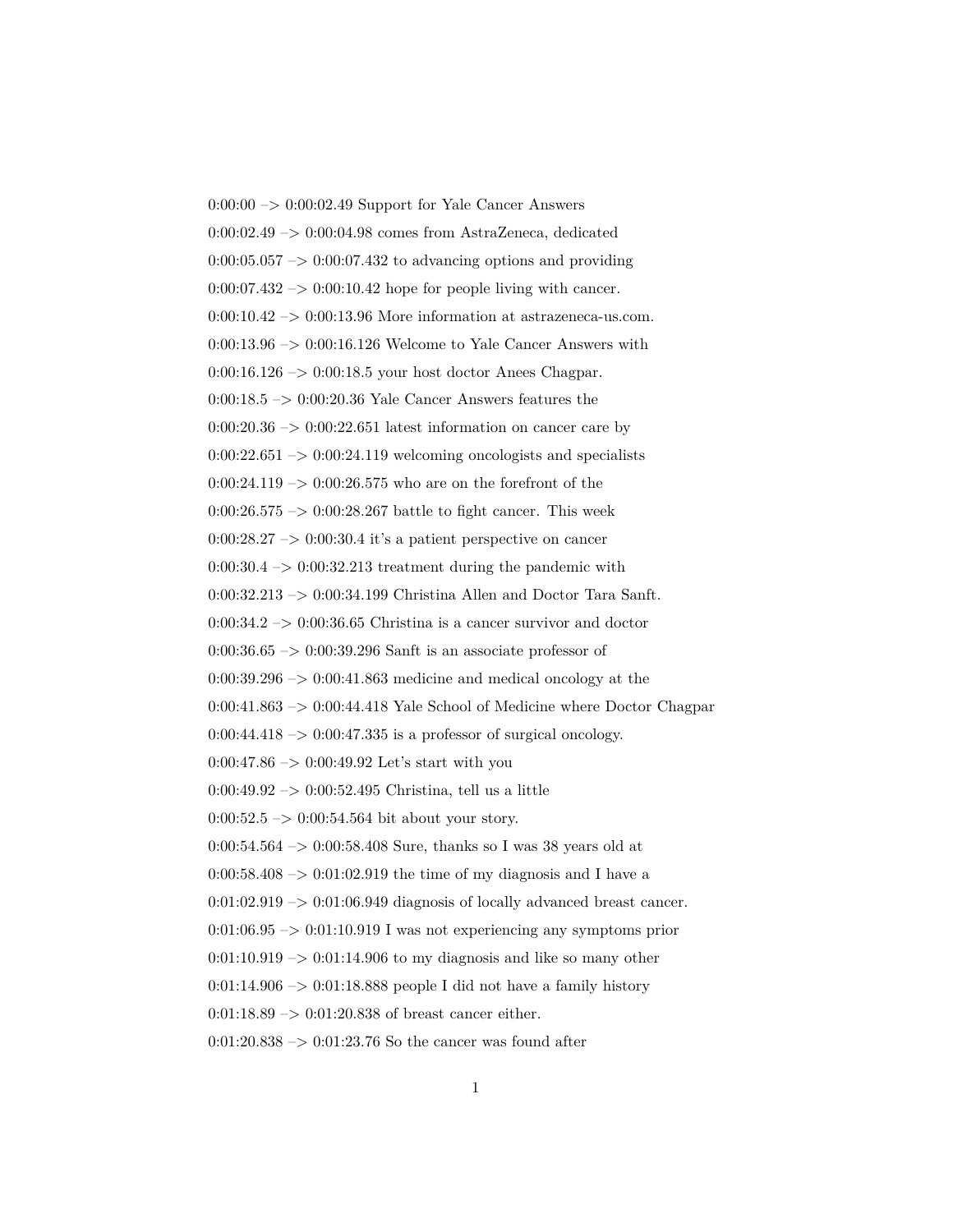$0:01:23.855 \rightarrow 0:01:25.66$  I felt a small lump,  $0:01:25.66 \rightarrow 0:01:29.26$  which I initially thought was a bug bite.  $0:01:29.26 \rightarrow 0:01:31.52$  It was over the summer,  $0:01:31.52 \rightarrow 0:01:35.416$  this past July I had been swimming and  $0:01:35.416 \rightarrow 0:01:39.196$  really thought not much of it until the  $0:01:39.196 \rightarrow 0:01:42.277$  following morning when I woke up  $0:01:42.277 \rightarrow 0:01:45.687$  and it was still there and felt almost  $0:01:45.687 \rightarrow 0:01:50.146$  like a little pebble under the surface.  $0:01:50.15 \rightarrow 0:01:53.768$  And at that point it was 0:01:54.952  $\rightarrow$  0:01:56.528 a bit of a freeze moment, OK 0:01:56.53 –> 0:01:58.678 do I do something about this? 0:01:58.68  $->$  0:02:01.86 What do I do?  $0.02{\cdot}01.86$   $->$   $0.02{\cdot}05.948$  So I reached out and was able to  $0:02:05.948 \rightarrow 0:02:10.51$  see my OBGYN within a day or two. 0:02:10.51  $\Rightarrow$  0:02:13.534 At which point she had referred  $0:02:13.534 \rightarrow 0:02:15.55$  me for further imaging,  $0:02:15.55 \rightarrow 0:02:19.574$  and that's when I became connected to Smilow.  $0:02:19.58 \rightarrow 0:02:22.115$  I think another important thing  $0:02:22.115 \rightarrow 0:02:25.231$  to mention is that throughout  $0:02:25.231 \rightarrow 0:02:27.646$  my treatment and my illness,  $0:02:27.65 \rightarrow 0:02:30.476$  I have continued working and I 0:02:30.476 –> 0:02:32.992 am a licensed clinical social  $0:02:32.992 \rightarrow 0:02:36.244$  worker in healthcare and have been  $0:02:36.244 \rightarrow 0:02:38.899$  working in hospital systems for a  $0:02:38.899 \rightarrow 0:02:41.244$  little over 12 years now.  $0:02:43.53 \rightarrow 0:02:45.43$  So Christina you were diagnosed,  $0:02:45.43 \rightarrow 0:02:47.734$  I mean this really happened  $0:02:47.734 \rightarrow 0:02:50.35$  this past July, July of 2020,  $0:02:50.35 \rightarrow 0:02:53.01$  right in the middle of this pandemic. 0:02:53.01  $\rightarrow$  0:02:55.656 Talk to us a little bit about,  $0:02:55.66 \rightarrow 0:02:59.062$  you kind of mentioned this,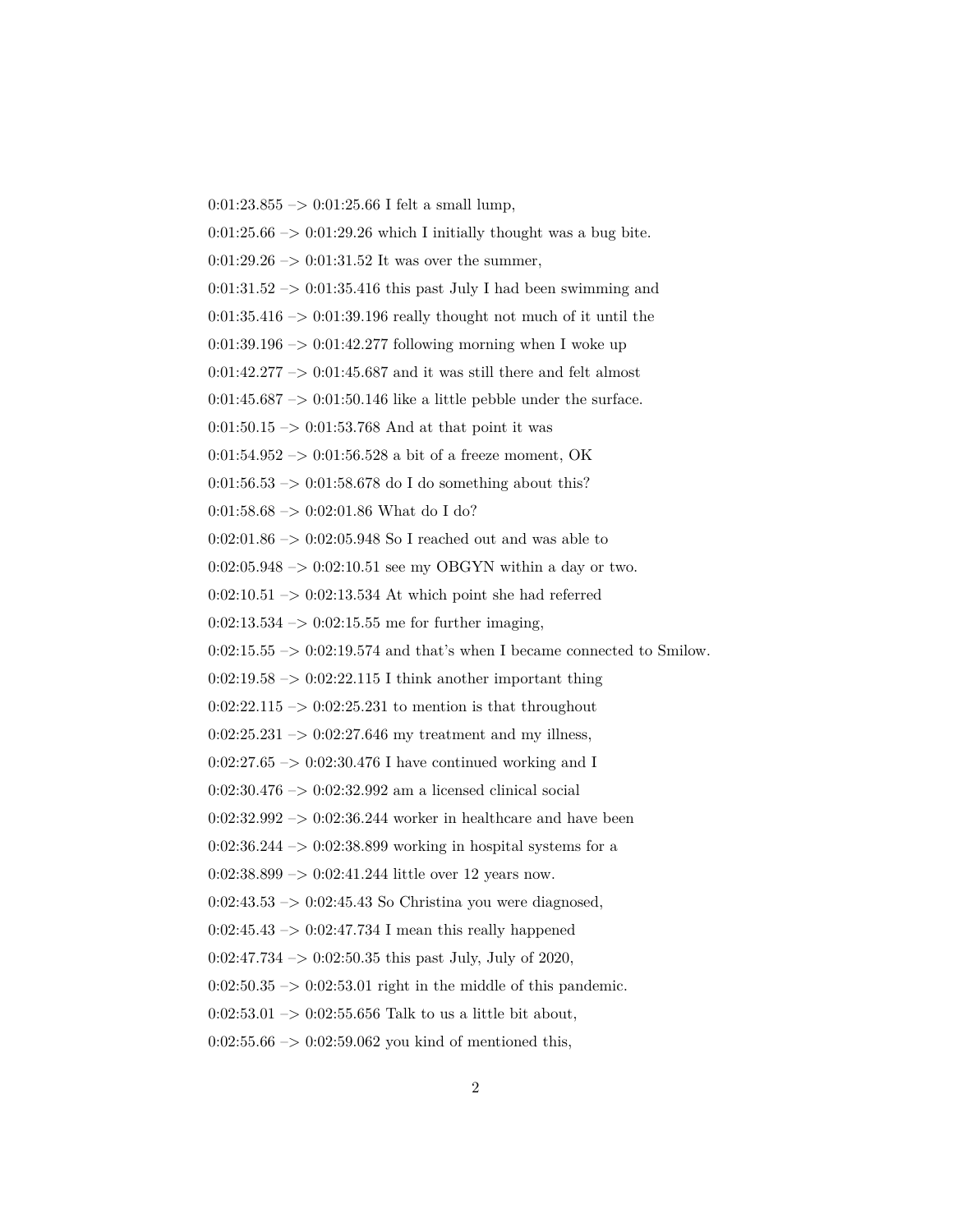$0:02:59.07 \rightarrow 0:03:02.472$  Oh my gosh, what am I going to do moment,  $0:03:02.48 \rightarrow 0:03:05.49$  I can only imagine that that was  $0:03:05.49 \rightarrow 0:03:07.766$  even heightened with what am I  $0:03:07.766 \rightarrow 0:03:10.44$  going to do in the midst of Covid?  $0:03:10.44 \rightarrow 0:03:12.33$  Is my doctors office open? 0:03:12.33  $\rightarrow$  0:03:14.706 Do I do a virtual visit?  $0:03:14.71 \rightarrow 0:03:16.939$  Do I go into the office?  $0:03:16.94 \rightarrow 0:03:18.156$  How does that work? 0:03:18.156 –> 0:03:20.409 Tell us a little bit about that  $0:03:20.409 \rightarrow 0:03:21.837$  thought process and whether  $0:03:21.837 \rightarrow 0:03:24.197$  you ended up seeing 0:03:24.197 –> 0:03:26.209 your doctor using telemedicine,  $0:03:26.21 \rightarrow 0:03:28.34$  or whether you went into their  $0:03:28.34 \rightarrow 0:03:30.223$  office and whether you had  $0:03:30.223 \rightarrow 0:03:31.779$  any challenges with that.  $0:03:34.68 \rightarrow 0:03:37.44$  That's a great question.  $0:03:37.44 \rightarrow 0:03:40.2$  Almost right from the beginning,  $0:03:40.2 \rightarrow 0:03:46.77$  covid sort of felt like this parallel  $0:03:46.77 \rightarrow 0:03:50.415$  opponent in my treatment and in my  $0:03:50.415 \rightarrow 0:03:53.448$  illness it was always a consideration,  $0:03:53.45 \rightarrow 0:03:56.355$  always a factor in the decisions that  $0:03:56.355 \rightarrow 0:03:59.552$  I was making and the decisions that  $0.03:59.552 \rightarrow 0.04:02.342$  my treatment team has been making.  $0:04:02.35 \rightarrow 0:04:06.734$  I knew that getting in for a clinical  $0:04:06.734 \rightarrow 0:04:10.24$  breast exam was going to be the  $0:04:10.24 \rightarrow 0:04:13.75$  next step after I felt that lump,  $0:04:13.75 \rightarrow 0:04:17.271$  so I was pretty specific and persistent  $0:04:17.271 \rightarrow 0:04:21.113$  with asking for an in person visit with  $0:04:21.113 \rightarrow 0:04:23.959$  my OBGYN and I really love the flexibility 0:04:23.959 –> 0:04:28.055 that has come out of covid and the  $0:04:28.055 \rightarrow 0:04:30.217$  increased availability of telemedicine,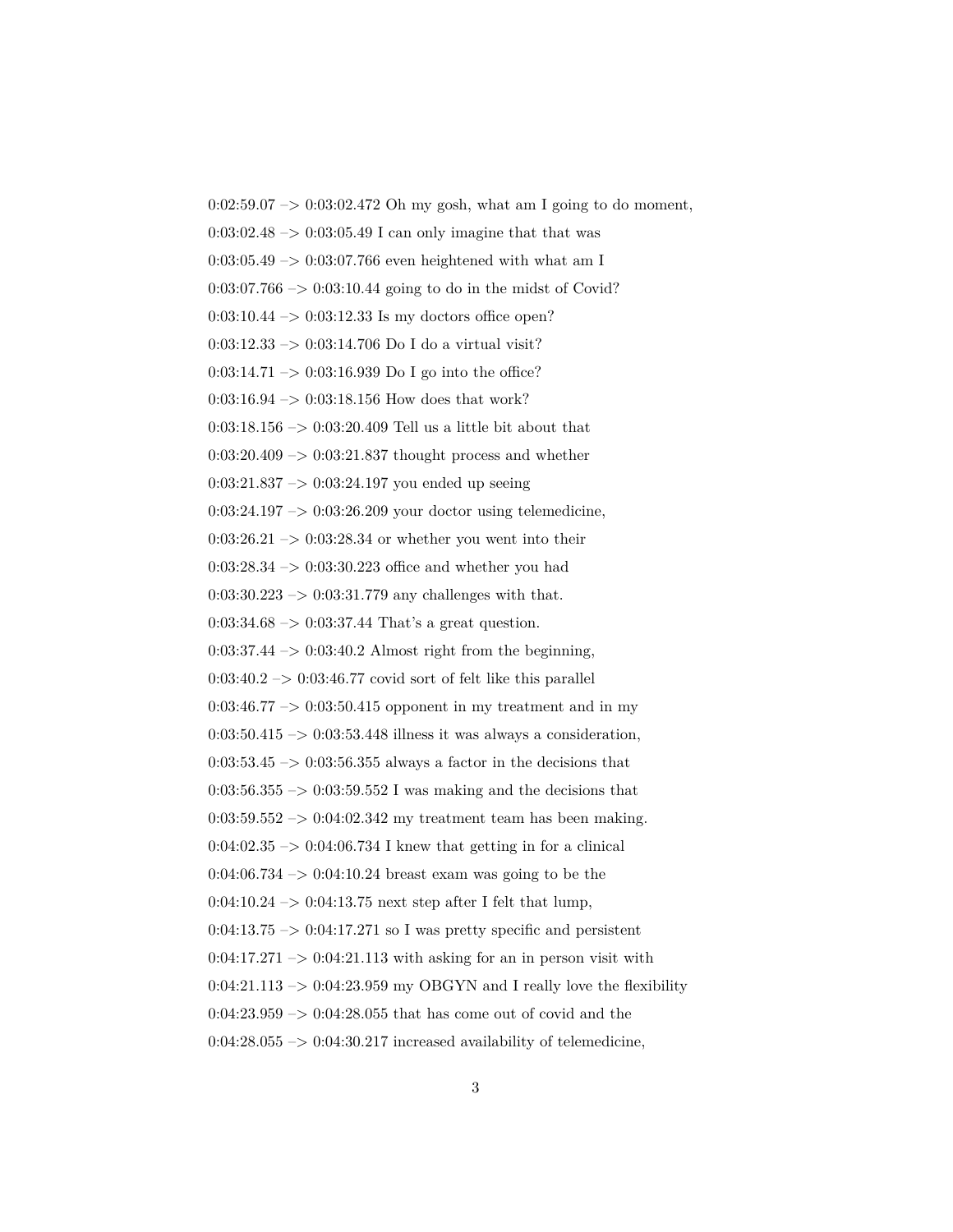$0:04:30.217 \rightarrow 0:04:33.511$  but you know some things just  $0:04:33.511 \rightarrow 0:04:35.1$  have to be done  $0:04:35.1 \rightarrow 0:04:38.054$  in person and I knew that I  $0:04:38.054 \rightarrow 0:04:40.335$  wouldn't feel comfortable at that  $0:04:40.335 \rightarrow 0:04:42.665$  point using a telemedicine visit,  $0:04:42.67 \rightarrow 0:04:46.65$  so I was able to get the in person visit  $0:04:46.755 \rightarrow 0:04:50.517$  and then there was a bit of a struggle  $0.04:50.517 \rightarrow 0.04:54.525$  and delay with trying to get imaging  $0:04:54.525 \rightarrow 0:04:57.262$  going because my understanding is that  $0.04:57.262 \rightarrow 0.05:00.16$  a lot of imaging centers had decreased  $0:05:00.237 \rightarrow 0:05:03.135$  capacity or maybe even temporarily closed. 0:05:03.14 –> 0:05:05.43 So I did have to  $0:05:05.43 \rightarrow 0:05:08.307$  advocate for myself to get that imaging  $0:05:08.307 \rightarrow 0:05:12.21$  done and to be very clear that this was not  $0:05:12.21 \rightarrow 0:05:15.348$  routine screening, although that should not  $0:05:15.35 \rightarrow 0:05:17.009$  be deferred either,  $0:05:17.009 \rightarrow 0:05:20.327$  but rather that this imaging  $0:05:20.327 \rightarrow 0:05:23.709$  was diagnostic and those days  $0:05:23.71 \rightarrow 0:05:28.584$  I mean I can remember the seconds, minutes,  $0:05:28.584 \rightarrow 0:05:34.136$  hours and days between visiting my OBGYN and  $0:05:34.14 \rightarrow 0:05:36.128$  getting confirmation that yes,  $0:05:36.128 \rightarrow 0:05:37.619$  this is cancer.  $0:05:37.62 \rightarrow 0:05:39.693$  That was a really,  $0:05:39.693 \rightarrow 0:05:41.766$  really difficult time. 0:05:42.27  $\rightarrow$  0:05:46.77 Tara maybe I'll bring you in here,  $0:05:46.77 \rightarrow 0:05:49.355$  you know, during the pandemic 0:05:49.355  $\rightarrow$  0:05:53.243 talk a little bit about how as a  $0:05:53.243 \rightarrow 0:05:56.043$  health care provider and as  $0:05:56.145 \rightarrow 0:05:59.27$  a chief patient quality officer, 0:05:59.27 –> 0:06:00.77 patient experience Officer,  $0:06:00.77 \rightarrow 0:06:04.27$  things kind of shifted during the pandemic.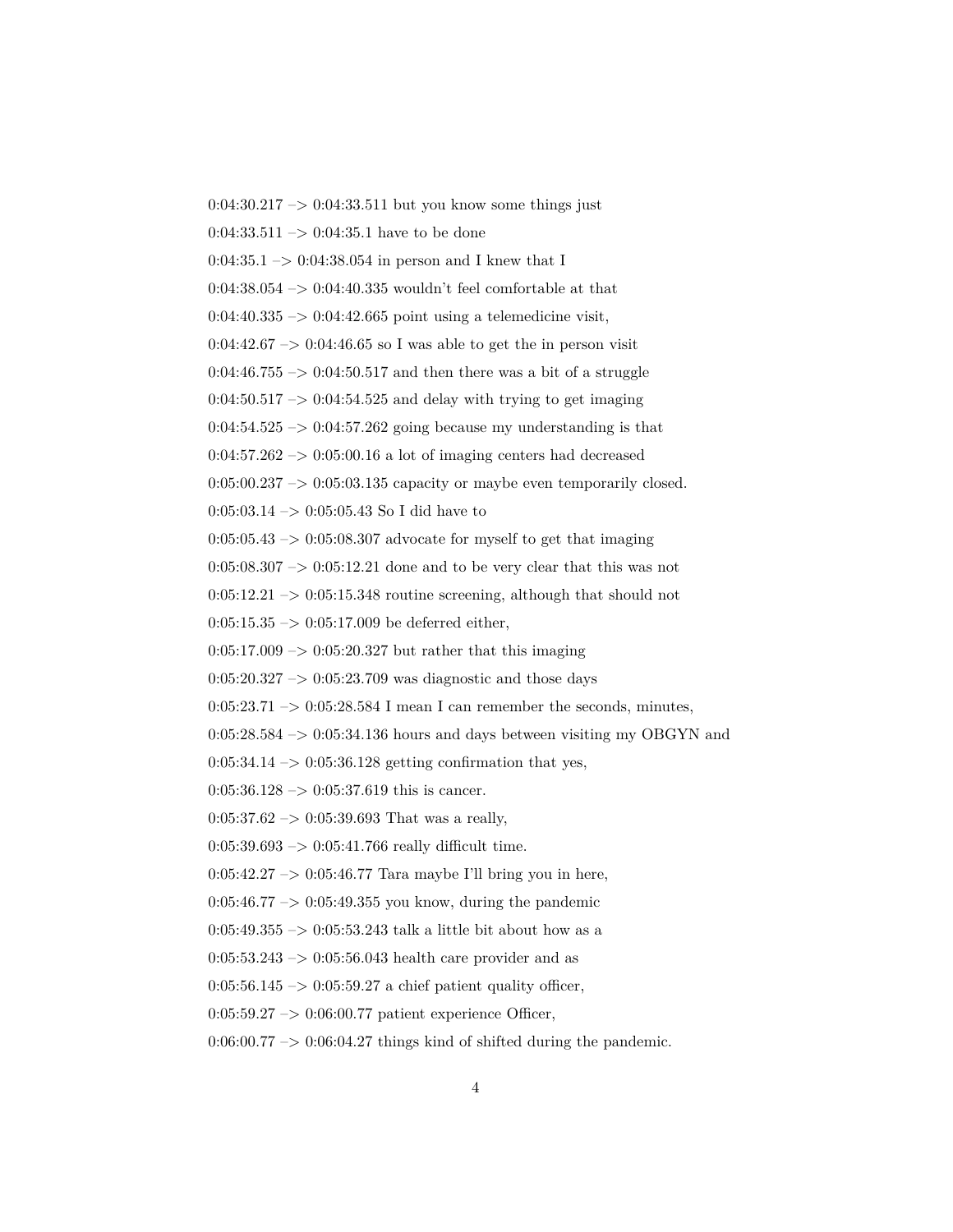$0:06:04.27 \rightarrow 0:06:07.75$  What were the approaches in terms  $0.06:07.75 \rightarrow 0.06:11.84$  of clinic visits in terms of imaging?  $0:06:11.84 \rightarrow 0:06:15.808$  How did facilities shift and what  $0:06:15.808 \rightarrow 0:06:18.517$  ramifications do you think that had?  $0:06:19.97 \rightarrow 0:06:22.12$  Thanks Anees,  $0:06:22.12 \rightarrow 0:06:25.13$  I feel like in recalling and listening  $0:06:25.13 \rightarrow 0:06:28.14$  to Christina's story, it brings me back.  $0:06:28.14 \rightarrow 0:06:30.72$  I'm also a breast cancer oncologist,  $0:06:30.72 \rightarrow 0:06:33.73$  so I treat patients with breast cancer,  $0:06:33.73 \rightarrow 0:06:36.004$  and I vividly remember the process  $0.06:36.004 \rightarrow 0.06:38.53$  of going through a national shutdown  $0:06:38.53 \rightarrow 0:06:40.855$  and talking to many institutions  $0:06:40.855 \rightarrow 0:06:43.19$  on how they're handling it. 0:06:43.19  $\rightarrow$  0:06:45.998 And then I remember the Yale  $0:06:45.998 \rightarrow 0:06:49.667$  response and I have to say that  $0.06:49.67 \rightarrow 0.06:52.208$  with the guidance of the CDC,  $0:06:52.21 \rightarrow 0:06:54.325$  we did everything we could  $0:06:54.325 \rightarrow 0:06:56.44$  to keep our patients safe. 0:06:56.44  $\rightarrow$  0:06:58.128 It was very disorienting.  $0:06:58.128 \rightarrow 0:07:01.092$  As a provider, I was in clinic,  $0:07:01.092 \rightarrow 0:07:04.05 21/2$  days a week,  $0:07:04.05 \rightarrow 0:07:04.906$  most weeks,  $0:07:04.906 \rightarrow 0:07:07.902$  and then we went through a complete  $0:07:07.902 \rightarrow 0:07:10.147$  shutdown where we really minimized  $0:07:10.147 \rightarrow 0:07:12.757$  in person visits because of the  $0:07:12.841 \rightarrow 0:07:15.564$  virus and really tried to focus on  $0:07:15.564 \rightarrow 0:07:17.588$  the patients who were receiving  $0:07:17.588 \rightarrow 0:07:19.77$  in person IV chemotherapy.  $0:07:19.77 \rightarrow 0:07:22.075$  And so you know,  $0:07:22.075 \rightarrow 0:07:24.4$  patients like Christina coming through,  $0:07:24.4 \rightarrow 0:07:26.716$  we really stressed over what to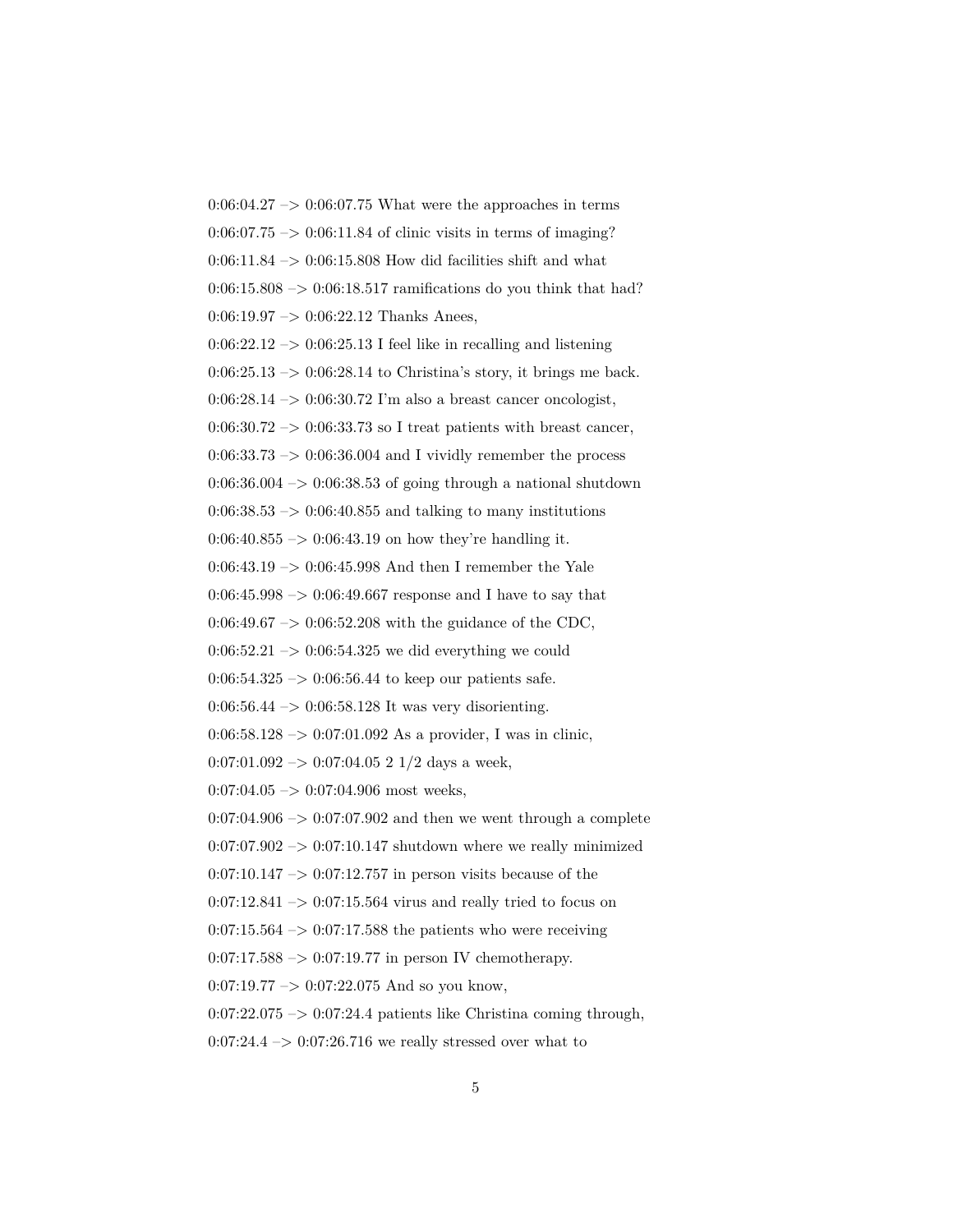$0:07:26.716 \rightarrow 0:07:28.871$  do about patients with suspicious  $0.07:28.871 \rightarrow 0.07:31.551$  findings or needing diagnostic imaging  $0:07:31.551 \rightarrow 0:07:34.63$  that fortunately at Yale,  $0:07:34.63 \rightarrow 0:07:37.42$  I think, that never stopped.  $0:07:37.42 \rightarrow 0:07:39.745$  There were many routine imaging  $0:07:39.745 \rightarrow 0:07:41.14$  that was deferred.  $0:07:42.068 \rightarrow 0:07:45.316$  And we're still feeling the effects of that.  $0:07:45.32 \rightarrow 0:07:49.97$  Yale is a system that I have to say I thought,  $0:07:49.97 \rightarrow 0:07:52.856$  did a really wonderful job  $0:07:52.86 \rightarrow 0:07:53.997$  especially in communicating,  $0:07:53.997 \rightarrow 0:07:56.65$  because this was the first time for  $0:07:56.716 \rightarrow 0:07:58.66$  any of us to go through a pandemic  $0:07:58.66 \rightarrow 0:08:00.471$  and so really understanding the  $0:08:00.471 \rightarrow 0:08:02.997$  protocols and how things are changing 0:08:02.997 –> 0:08:05.18 everyday was paramount in our response,  $0:08:05.18 \rightarrow 0:08:07.852$  and as a provider I felt very well  $0:08:07.852 \rightarrow 0:08:10.403$  informed and I was able to convey  $0:08:10.403 \rightarrow 0:08:12.213$  those messages to my patients.  $0:08:13.61 \rightarrow 0:08:15.83$  So Christina ultimately, you  $0:08:15.83 \rightarrow 0:08:18.19$  were able to advocate for yourself,  $0:08:18.19 \rightarrow 0:08:20.787$  which I think is such a strong 0:08:20.787 –> 0:08:22.779 message for patients at large,  $0:08:22.78 \rightarrow 0:08:25.828$  whether there is a pandemic or no pandemic,  $0:08:25.83 \rightarrow 0:08:27.74$  but particularly during these times,  $0:08:27.74 \rightarrow 0:08:29.888$  to advocate for yourself to get  $0:08:29.888 \rightarrow 0:08:32.6$  the in person visit with your OBGYN  $0:08:32.6 \rightarrow 0:08:34.615$  to get the diagnostic imaging,  $0:08:34.62 \rightarrow 0:08:37.134$  and it sounds like ultimately to 0:08:37.134  $\rightarrow$  0:08:40.05 get the biopsy and the diagnosis.  $0:08:40.05 \rightarrow 0:08:42.18$  And so then what happened?  $0:08:45.33 \rightarrow 0:08:48.24$  After the diagnosis was confirmed,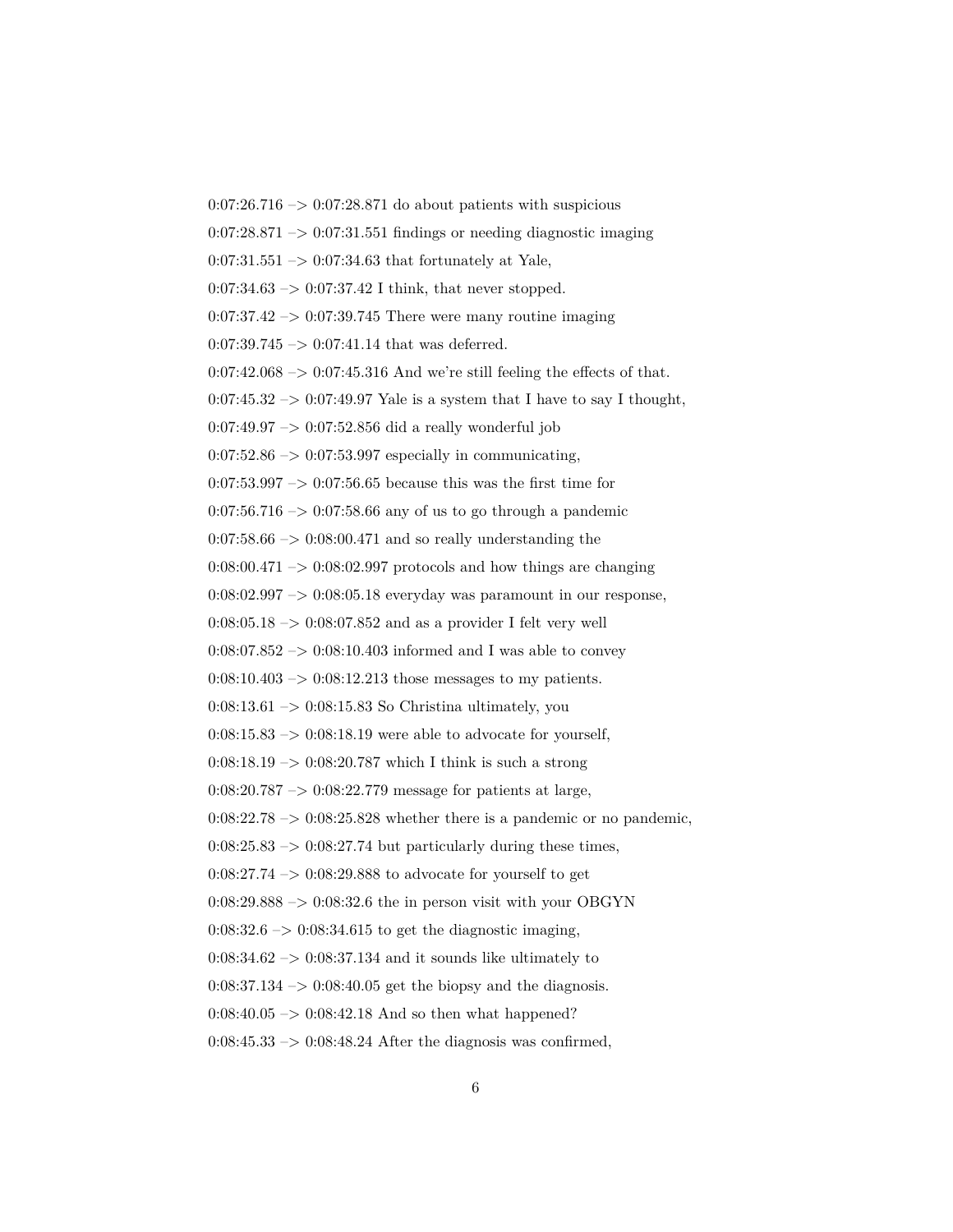$0:08:48.24 \rightarrow 0:08:51.957$  I was referred to a medical oncologist  $0:08:51.957 \rightarrow 0:08:55.219$  and a breast cancer surgeon,  $0:08:55.22 \rightarrow 0:08:57.548$  and then shortly afterwards,  $0.08:57.548 \rightarrow 0.08:59.294$  my radiation oncologist,  $0:08:59.3 \rightarrow 0:09:03.199$  so I started to have that treatment  $0.09:03.199 \rightarrow 0.09:06.781$  team built up around me and 0:09:06.781 -> 0:09:09.766 I have an awesome treatment team. 0:09:09.77 –> 0:09:11.516 Doctor Tristen Park,  $0:09:11.516 \rightarrow 0:09:15.03$  my breast cancer surgeon, Doctor Knowlton  $0.09:15.03 \rightarrow 0.09:17.98$  my radiation oncologist and doctor  $0.09:17.98 \rightarrow 0.09:20.99$  Kanowitz, my medical oncologist.  $0:09:20.99 \rightarrow 0:09:23.246$  They've all been wonderful,  $0:09:23.246 \rightarrow 0:09:29.53$  so it may sound a little strange, but  $0:09:29.53 \rightarrow 0:09:31.55$  once the diagnosis was confirmed,  $0:09:31.55 \rightarrow 0:09:33.162$  I had this team,  $0:09:33.162 \rightarrow 0:09:35.58$  we started putting plans in place,  $0:09:35.58 \rightarrow 0:09:39.198$  it was a little bit less of the unknown.  $0:09:39.2 \rightarrow 0:09:42.424$  I'm somebody who likes to have a plan. 0:09:42.43  $\rightarrow$  0:09:45.646 OK, this is what we're going to do.  $0:09:45.65 \rightarrow 0:09:48.866$  This is how we're going to approach this.  $0.09:48.87 \rightarrow 0.09:51.754$  These are the people you can contact  $0:09:51.754 \rightarrow 0:09:54.517$  with questions or when you need help,  $0:09:54.52 \rightarrow 0:09:57.052$  so getting that ball rolling felt 0:09:57.052  $\rightarrow$  0:09:59.64 like a bit of a relief to me.  $0:10:03.03 \rightarrow 0:10:05.64$  And were those visits that you  $0:10:05.64 \rightarrow 0:10:07.821$  had with those providers in  $0:10:07.821 \rightarrow 0:10:10.53$  person as well?  $0:10:10.53 \rightarrow 0:10:15.32$  Some were and some weren't, and now I'm  $0:10:15.32 \rightarrow 0:10:18.14$  recalling some things from earlier on,  $0:10:18.14 \rightarrow 0:10:21.9$  I do recall that initially when I was  $0:10:21.9 \rightarrow 0:10:24.72$  scheduled with my breast cancer surgeon,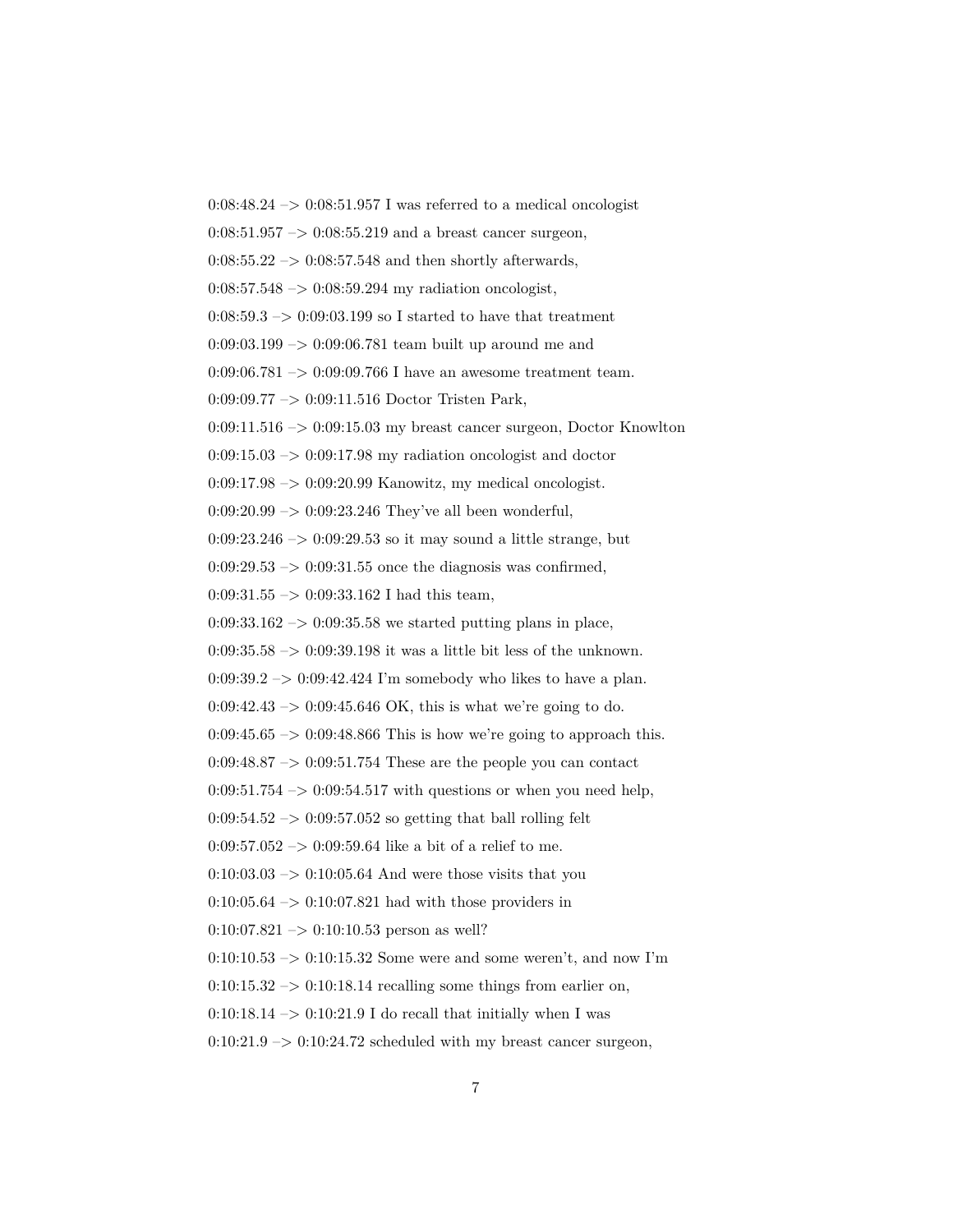$0:10:24.72 \rightarrow 0:10:28.015$  it was set up as a telemedicine  $0:10:28.015 \rightarrow 0:10:30.865$  visit and I didn't quite understand  $0:10:30.865 \rightarrow 0:10:32.71$  the rationale behind that,  $0:10:32.71 \rightarrow 0:10:35.06$  and was sort of wondering,  $0:10:35.06 \rightarrow 0:10:38.388$  is this best to meet her for  $0:10:38.388 \rightarrow 0:10:41.638$  the first time over Tele Medicine  $0:10:41.64 \rightarrow 0:10:43.396$  when she's somebody who is  $0:10:43.396 \rightarrow 0:10:47.412$  going to be operating on me so I actually  $0:10:47.412 \rightarrow 0:10:49.998$  reached out to Doctor Park directly  $0:10:49.998 \rightarrow 0:10:53.023$  and asked her if she felt that that  $0:10:53.023 \rightarrow 0:10:55.95$  was the best thing to do clinically to  $0:10:55.95 \rightarrow 0:10:59.309$  meet for the first time over Tele Medicine,  $0:10:59.31 \rightarrow 0:11:02.775$  or if she thought it would be more beneficial  $0:11:02.775 \rightarrow 0:11:05.726$  to come into the office in person.  $0:11:05.73 \rightarrow 0:11:07.334$  She was extremely responsive,  $0:11:07.334 \rightarrow 0:11:09.74$  and gracious and said no, 0:11:09.74 –> 0:11:11.82 I would prefer  $0:11:11.82 \rightarrow 0:11:14.28$  to see you in person so  $0:11:14.28 \rightarrow 0:11:17.584$  she switched the visit from Tele Medicine  $0:11:17.584 \rightarrow 0:11:21.197$  to in person and I really appreciated  $0:11:21.197 \rightarrow 0:11:24.347$  that flexibility and input from her  $0:11:24.439 \rightarrow 0:11:28.023$  because this is not my area of expertise,  $0:11:28.03 \rightarrow 0:11:31.145$  I don't know sometimes is  $0:11:31.145 \rightarrow 0:11:34.26$  it better to see somebody  $0:11:34.26 \rightarrow 0:11:35.868$  in person versus telemedicine.  $0:11:35.868 \rightarrow 0:11:37.878$  The risks versus benefits there.  $0:11:37.88 \rightarrow 0:11:40.768$  So I really had to depend a lot  $0:11:40.768 \rightarrow 0:11:43.817$  on the team and let them tell 0:11:43.817  $\rightarrow$  0:11:46.72 me what's the better way to go.  $0:11:46.72 \rightarrow 0:11:48.001$  But for example,  $0:11:48.001 \rightarrow 0:11:50.99$  my first meeting with Doctor Knowlton that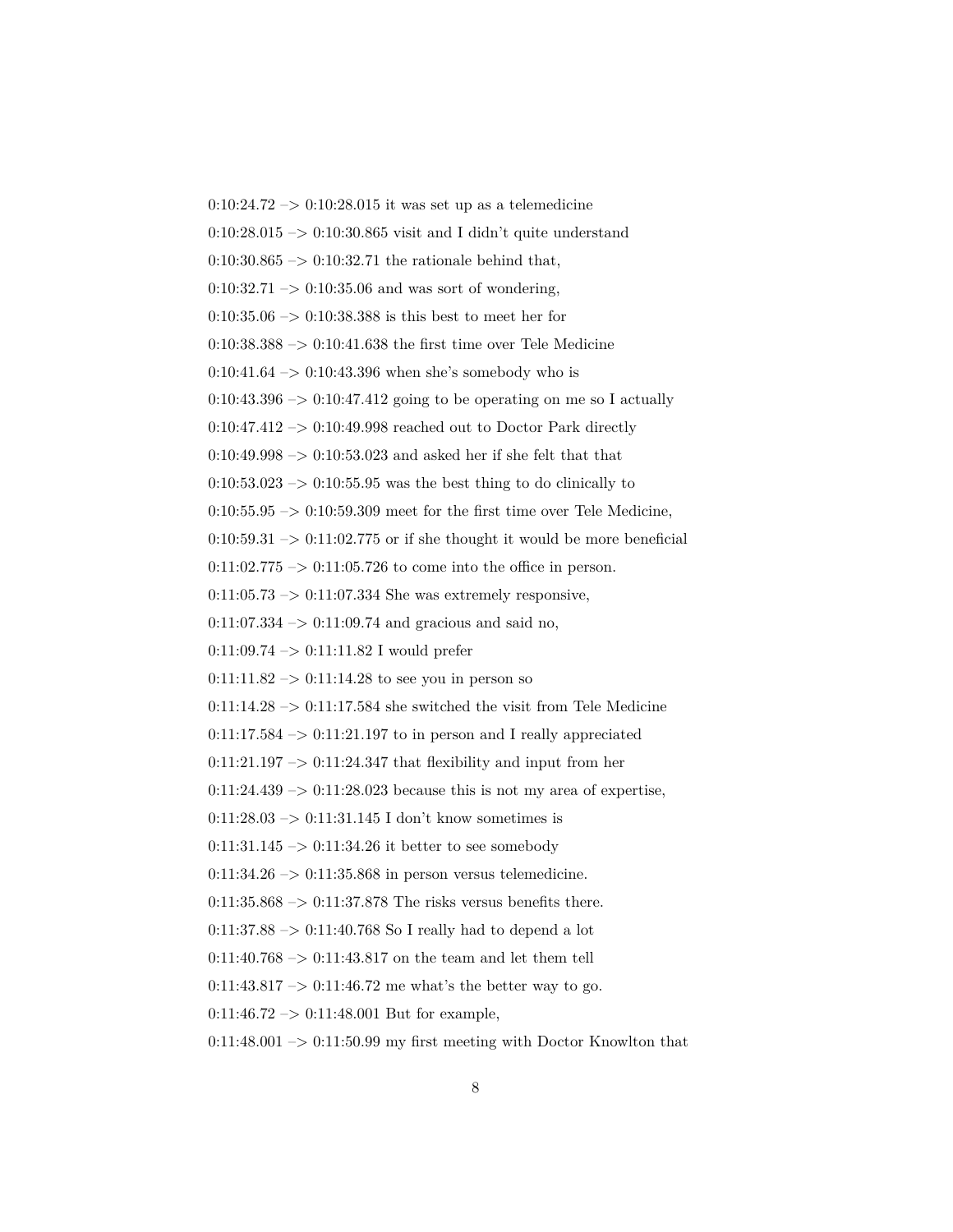$0:11:51.071 \rightarrow 0:11:53.585$  was telemedicine and that was more  $0:11:53.585 \rightarrow 0:11:56.031$  or less to establish a relationship  $0:11:56.031 \rightarrow 0:11:58.775$  with her and for her to hear a  $0:11:58.78 \rightarrow 0:12:01.186$  little bit more about my history,  $0:12:01.19 \rightarrow 0:12:02.862$  knowing that the radiation  $0:12:02.862 \rightarrow 0:12:05.37$  was going to be at the  $0:12:05.37 \rightarrow 0:12:07.962$  tail end of my treatment  $0:12:11.137 \rightarrow 0:12:13.819$  and that even allowed me to  $0:12:13.82 \rightarrow 0:12:15.47$  work almost a full day  $0:12:15.47 \rightarrow 0:12:17.766$  and just take  $0:12:17.766 \rightarrow 0:12:20.007$  an hour out to go somewhere quiet  $0:12:20.007 \rightarrow 0:12:22.052$  and private and do the telemedicine  $0:12:22.052 \rightarrow 0:12:24.677$  visit and then get back to work.  $0:12:25.76 \rightarrow 0:12:27.9$  So certainly, I mean,  $0:12:27.9 \rightarrow 0:12:31.02$  it seems like the pandemic which  $0:12:31.02 \rightarrow 0:12:33.612$  caused this versioning of Tele health  $0:12:33.612 \rightarrow 0:12:36.746$  visits might actually have been a little  $0:12:36.746 \rightarrow 0:12:39.458$  bit more convenient for some visits.  $0:12:43.74 \rightarrow 0:12:47.187$  How did you kind of think about  $0:12:47.187 \rightarrow 0:12:50.159$  which visit should be Tele medicine,  $0:12:50.16 \rightarrow 0:12:52.716$  which visit should be in person.  $0:12:52.72 \rightarrow 0:12:55.849$  And going forward, do you think that  $0:12:55.85 \rightarrow 0:12:58.496$  Tele Medicine might play an increasing role,  $0:12:58.5 \rightarrow 0:13:00.008$  particularly when you hear  $0:13:00.008 \rightarrow 0:13:01.139$  stories like Christina's  $0:13:01.14 \rightarrow 0:13:03.03$  where  $0:13:03.03 \rightarrow 0:13:06.432$  you can work the whole day and just take  $0:13:06.432 \rightarrow 0:13:09.462$  an hour off for the visit instead of 0:13:09.462 –> 0:13:12.86 having to take half a day off,  $0:13:12.86 \rightarrow 0:13:13.62$  find parking,  $0:13:13.62 \rightarrow 0:13:15.87$  and go through the whole rigmarole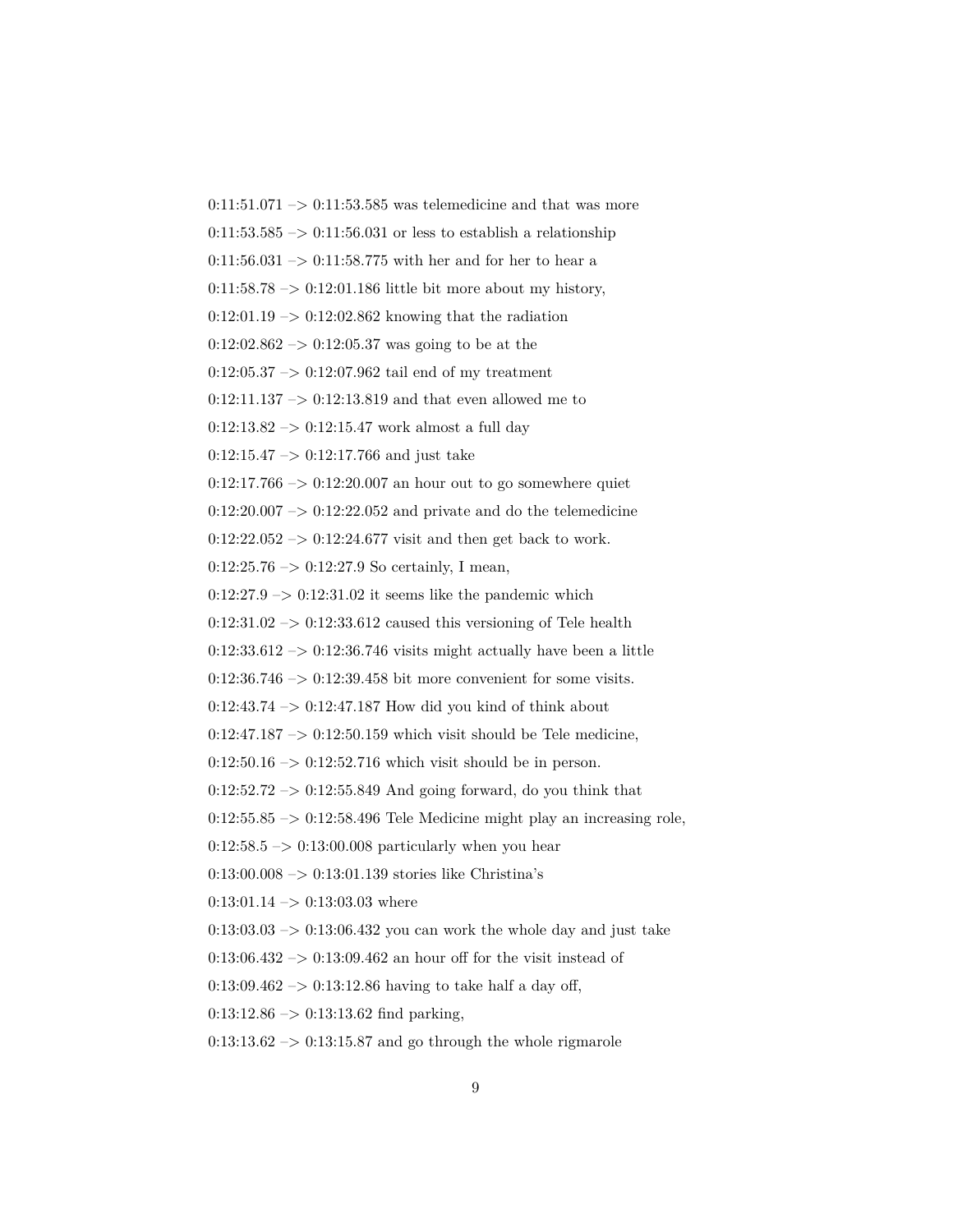0:13:15.87  $\rightarrow$  0:13:18.53 for what might be the same visit.  $0:13:20.69 \rightarrow 0:13:22.826$  Yeah, when the pandemic first started,  $0:13:22.83 \rightarrow 0:13:25.67$  we often didn't have a choice.  $0:13:25.67 \rightarrow 0:13:27.782$  Many of our visits were converted  $0:13:27.782 \rightarrow 0:13:30.213$  to Tele medicine again in the hopes  $0:13:30.213 \rightarrow 0:13:31.813$  that we weren't exposing patients  $0:13:31.813 \rightarrow 0:13:34.219$  to a contagious virus in person.  $0:13:34.22 \rightarrow 0:13:36.628$  So a lot of our new patient visits  $0:13:36.628 \rightarrow 0:13:39.4$  where we would normally see them in the  $0:13:39.4 \rightarrow 0:13:42.286$  office were done on Tele medicine in  $0:13:42.286 \rightarrow 0:13:44.895$  retrospect some of that was good. 0:13:44.895 –> 0:13:46.315 It was very disorienting. 0:13:46.32 –> 0:13:48.348 You know, we're all learning new  $0:13:48.348 \rightarrow 0:13:50.589$  ways to take care of patients,  $0:13:50.59 \rightarrow 0:13:53.39$  and I think as time goes forward,  $0:13:53.39 \rightarrow 0:13:55.075$  the most important thing will  $0:13:55.075 \rightarrow 0:13:56.423$  be what Christina mentioned,  $0:13:56.43 \rightarrow 0:13:58.458$  which is a shared decision.  $0.13:58.46 \rightarrow 0.14:00.145$  Are you comfortable doing this  $0:14:00.145 \rightarrow 0:14:01.156$  on Tele medicine?  $0:14:01.16 \rightarrow 0:14:03.504$  Do you feel there is a good reason  $0:14:03.504 \rightarrow 0:14:06.228$  to be seen and examined in person?  $0:14:06.23 \rightarrow 0:14:08.204$  And I think providers are learning  $0:14:08.204 \rightarrow 0:14:10.246$  the value of listening to those  $0:14:10.246 \rightarrow 0:14:11.582$  patient preferences in order  $0:14:11.582 \rightarrow 0:14:13.33$  to accommodate and honor  $0:14:13.33 \rightarrow 0:14:14.682$  what is preferred and  $0:14:14.682 \rightarrow 0:14:15.696$  probably what's necessary,  $0:14:15.7 \rightarrow 0:14:18.164$  so patients know inside it's 0:14:18.164  $\rightarrow$  0:14:21.285 OK to just do this one on video and  $0:14:21.285 \rightarrow 0:14:23.659$  next time in person or they know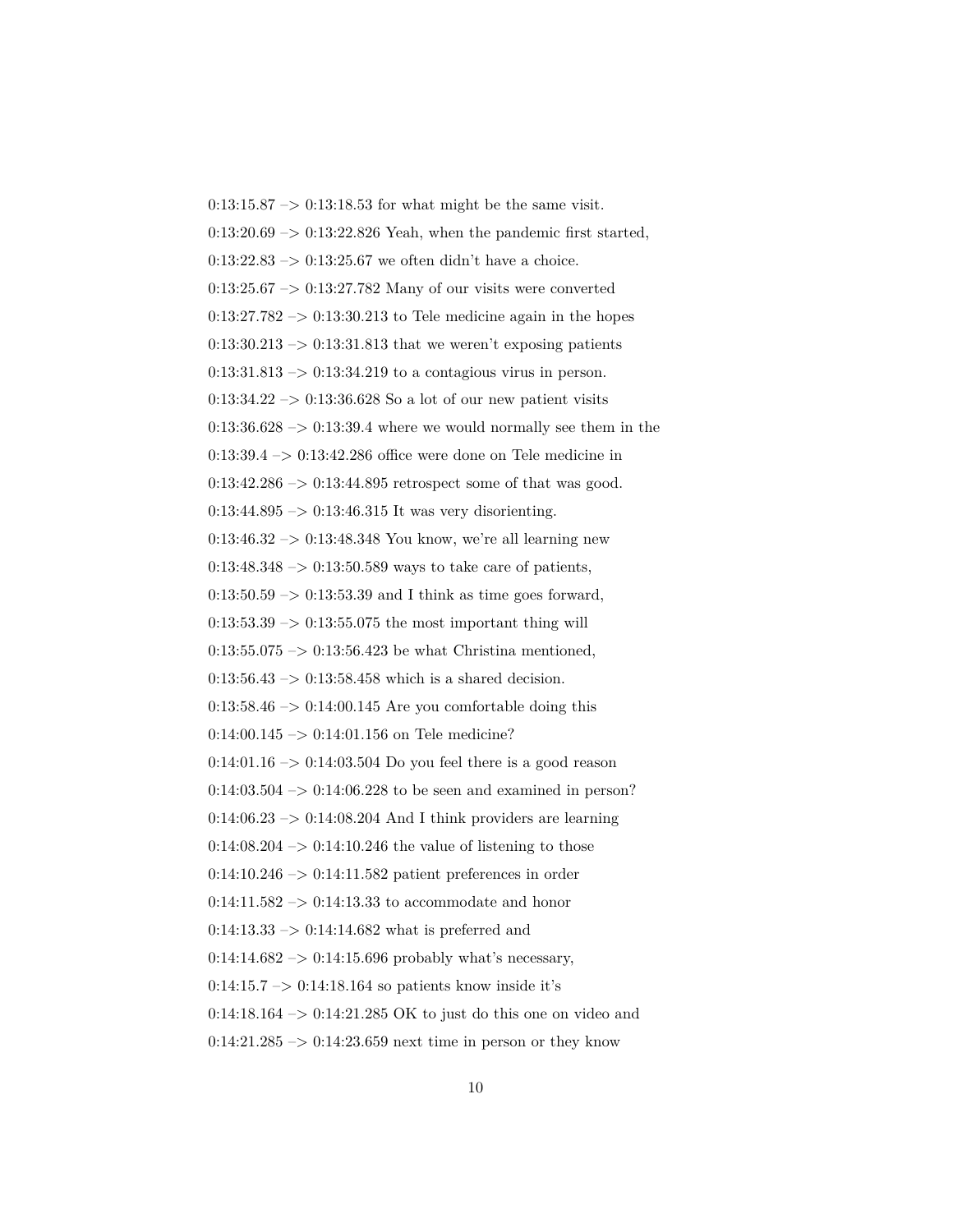0:14:23.66  $\rightarrow$  0:14:25.372 I think I need an exam and we  $0:14:25.372 \rightarrow 0:14:27.324$  need to really pay attention to  $0:14:27.324 \rightarrow 0:14:29.154$  those preferences and honor that.  $0.14:29.49 \rightarrow 0.14:31.541$  We're going to take a short  $0:14:31.541 \rightarrow 0:14:33.794$  break for medical minute and then come  $0:14:33.794 \rightarrow 0:14:35.762$  back to learn more about Christina's  $0:14:35.82 \rightarrow 0:14:37.926$  experience with cancer and the Covid 0:14:37.926 –> 0:14:39.986 vaccine right after this short break.  $0:14:39.986 \rightarrow 0:14:40.97$  Please stay tuned.  $0.14:41.63 \rightarrow 0.14:44.19$  Support for Yale Cancer Answers  $0:14:44.19 \rightarrow 0:14:47.242$  comes from AstraZeneca, working to  $0:14:47.242 \rightarrow 0:14:50.084$  eliminate cancer as a cause of death.  $0:14:50.09 \rightarrow 0:14:53.71$  Learn more at astrazeneca-us.com. 0:14:53.71  $\rightarrow$  0:14:56.496 This is a medical minute about Melanoma.  $0:14:56.5 \rightarrow 0:14:58.485$  While Melanoma accounts for only 0:14:58.485  $\rightarrow$  0:15:00.728 about 4\% of skin cancer cases,  $0:15:00.728 \rightarrow 0:15:02.9$  it causes the most skin cancer  $0:15:02.97 \rightarrow 0:15:04.85$  deaths and when detected early  $0:15:04.85 \rightarrow 0:15:06.442$  Melanoma is easily  $0:15:06.442 \rightarrow 0:15:08.432$  treated and highly curable. Clinical  $0:15:08.44 \rightarrow 0:15:10.72$  trials are currently underway to test  $0:15:10.72 \rightarrow 0:15:12.81$  innovative new treatments for Melanoma.  $0:15:12.81 \rightarrow 0:15:15.33$  The goal of the specialized programs  $0:15:15.33 \rightarrow 0:15:17.816$  of research excellence in skin cancer 0:15:17.816  $\rightarrow$  0:15:20.378 or SPORE grant is to better understand  $0:15:20.378 \rightarrow 0:15:23.566$  the biology of skin cancer with a focus  $0:15:23.566 \rightarrow 0:15:26.094$  on discovering targets that will lead  $0:15:26.094 \rightarrow 0:15:28.334$  to improved diagnosis and treatment.  $0:15:28.34 \rightarrow 0:15:30.412$  More information is available  $0:15:30.412 \rightarrow 0:15:31.448$  at yalecancercenter.org.  $0:15:31.45 \rightarrow 0:15:35.5$  You're listening to Connecticut Public Radio.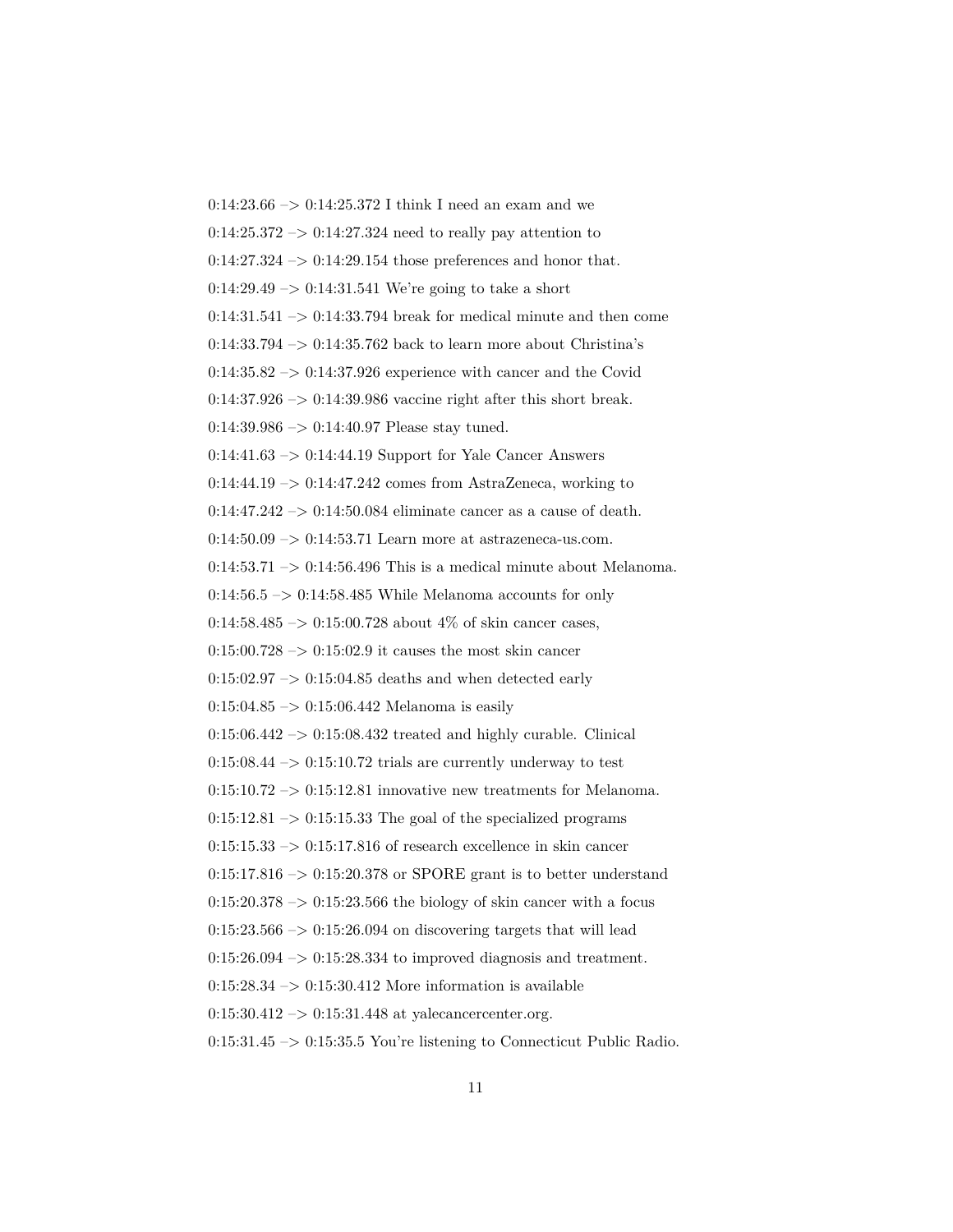## $0:15:35.5 \rightarrow 0:15:35.79$  Welcome

0:15:35.79 –> 0:15:37.26 back to Yale Cancer Answers.  $0:15:37.26 \rightarrow 0:15:39.731$  This is Doctor Anees Chagpar and  $0:15:39.731 \rightarrow 0:15:41.658$  I'm joined tonight by my guests 0:15:41.66 –> 0:15:44.174 Christina Allen and Doctor Tara Sanft  $0:15:44.174 \rightarrow 0:15:46.446$  and we're talking about Christina's  $0:15:46.446 \rightarrow 0:15:49.076$  journey with cancer through Covid,  $0:15:49.08 \rightarrow 0:15:51.87$  and ultimately to the Covid vaccine.  $0:15:51.87 \rightarrow 0:15:54.636$  So Christina right before the break 0:15:54.636  $\rightarrow$  0:15:57.973 you were telling us how you were  $0:15:57.973 \rightarrow 0:16:00.318$  diagnosed right during the pandemic  $0:16:00.318 \rightarrow 0:16:03.566$  and you ended up having some of  $0:16:03.566 \rightarrow 0:16:06.185$  your visits virtually some of your  $0:16:06.185 \rightarrow 0:16:09.345$  visits in person tell us a little bit  $0:16:09.345 \rightarrow 0:16:12.357$  more about how the decision-making  $0:16:12.36 \rightarrow 0:16:15.818$  went in terms of your treatment strategy.  $0:16:18.02 \rightarrow 0:16:20.835$  Sure. At the beginning everything  $0:16:20.835 \rightarrow 0:16:25.272$  was so overwhelming for me and I  $0.16:25.272 \rightarrow 0.16:28.314$  really didn't realize just how many  $0.16:28.314 \rightarrow 0.16:31.313$  decisions there are to make about  $0:16:31.313 \rightarrow 0:16:34.42$  the treatment and about the strategy.  $0.16:34.42 \rightarrow 0.16:38.68$  And then what the options are. 0:16:38.68 –> 0:16:42.696 I did my best to educate myself and  $0:16:42.696 \rightarrow 0:16:47.741$  then of course I have to heavily rely  $0:16:47.741 \rightarrow 0:16:51.613$  on my treatment providers and really  $0:16:51.613 \rightarrow 0:16:55.747$  deeply trust them because they are  $0:16:55.747 \rightarrow 0:17:00.33$  the experts at treating breast cancer.  $0:17:00.33 \rightarrow 0:17:04.398$  I was worried all throughout that  $0.17:04.398 \rightarrow 0.17:07.81$  Covid would possibly delay or  $0:17:07.81 \rightarrow 0:17:10.73$  defer parts of my treatment,  $0:17:10.73 \rightarrow 0:17:13.98$  although that did not turn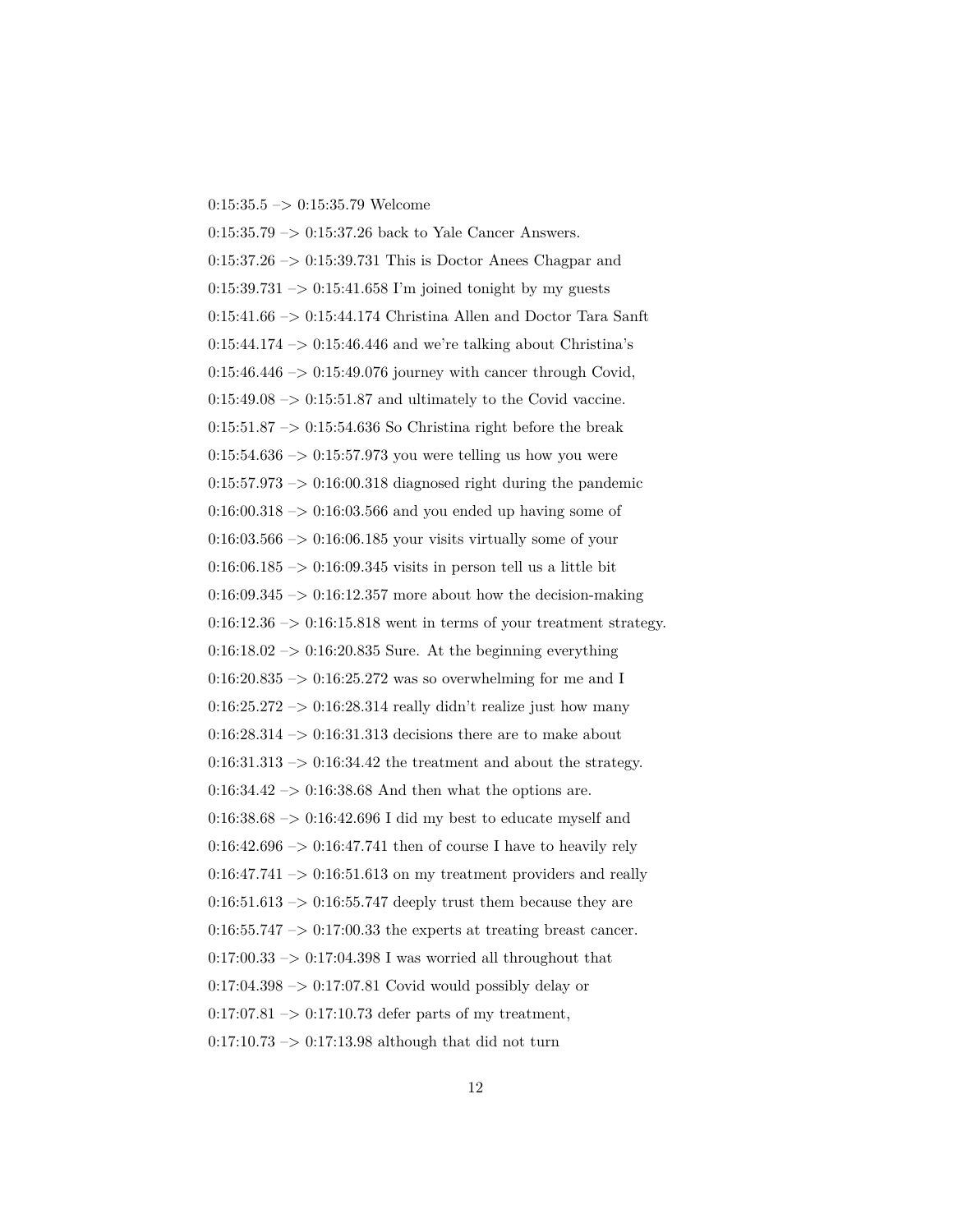$0:17:13.98 \rightarrow 0:17:17.23$  out to be the case,

 $0:17:17.23 \rightarrow 0:17:20.48$  so I was starting chemotherapy

 $0:17:22.73 \rightarrow 0:17:26.39$  about a month after we had

 $0:17:26.39 \rightarrow 0:17:28.83$  confirmed the cancer diagnosis,

 $0:17:28.83 \rightarrow 0:17:33.438$  I did make a decision to receive my

 $0:17:33.438 \rightarrow 0:17:37.232$  chemotherapy at one of the outpatient

 $0:17:37.232 \rightarrow 0:17:41.024$  clinics for Smilow in North Haven,

 $0:17:41.03 \rightarrow 0:17:43.47$  which was extremely convenient

 $0:17:43.47 \rightarrow 0:17:47.13$  for me, closer to my home,

 $0:17:47.13 \rightarrow 0:17:51.48$  and also much easier to park,

 $0.17:51.48 \rightarrow 0.17:56.07$  to get in and out of and also just less

 $0:17:56.192 \rightarrow 0:18:01.136$  congestion and traffic then Smilow proper.

 $0:18:01.14 \rightarrow 0:18:03.424$  So it was really,

 $0:18:03.424 \rightarrow 0:18:06.85$  really great to have that option

 $0.18:06.971 \rightarrow 0.18:10.535$  to use the North Haven location

 $0:18:10.535 \rightarrow 0:18:13.83$  for my chemotherapy visits.

0:18:13.83 –> 0:18:16.254 And I felt very

 $0:18:16.254 \rightarrow 0:18:19.284$  safe there the entire time.

0:18:22.63 –> 0:18:24.932 Tara, NOTE Confidence: 0.8432569

 $0:18:24.932 \rightarrow 0:18:27.59$  did you find that in your

 $0:18:27.697 \rightarrow 0:18:30.737$  management of breast cancer patients

 $0.18:30.737 \rightarrow 0.18:34.31$  that you may have switched

 $0:18:34.31 \rightarrow 0:18:36.964$  therapies or the sequencing of

 $0:18:36.964 \rightarrow 0:18:40.15$  therapies or the location of therapies

 $0.18:40.15 \rightarrow 0.18:42.81$  given considerations of the pandemic?

 $0:18:44.33 \rightarrow 0:18:47.55$  Yes, we did all of those things.

 $0:18:47.55 \rightarrow 0:18:50.98$  So fortunately we have a robust cancer network

 $0:18:50.98 \rightarrow 0:18:53.989$  here with locations all over the state.

 $0.18:53.99 \rightarrow 0.18:56.29$  And just as Christina got

0:18:56.29 –> 0:18:58.59 her care in North Haven,

 $0:18:58.59 \rightarrow 0:19:01.05$  I frequently recommended my patients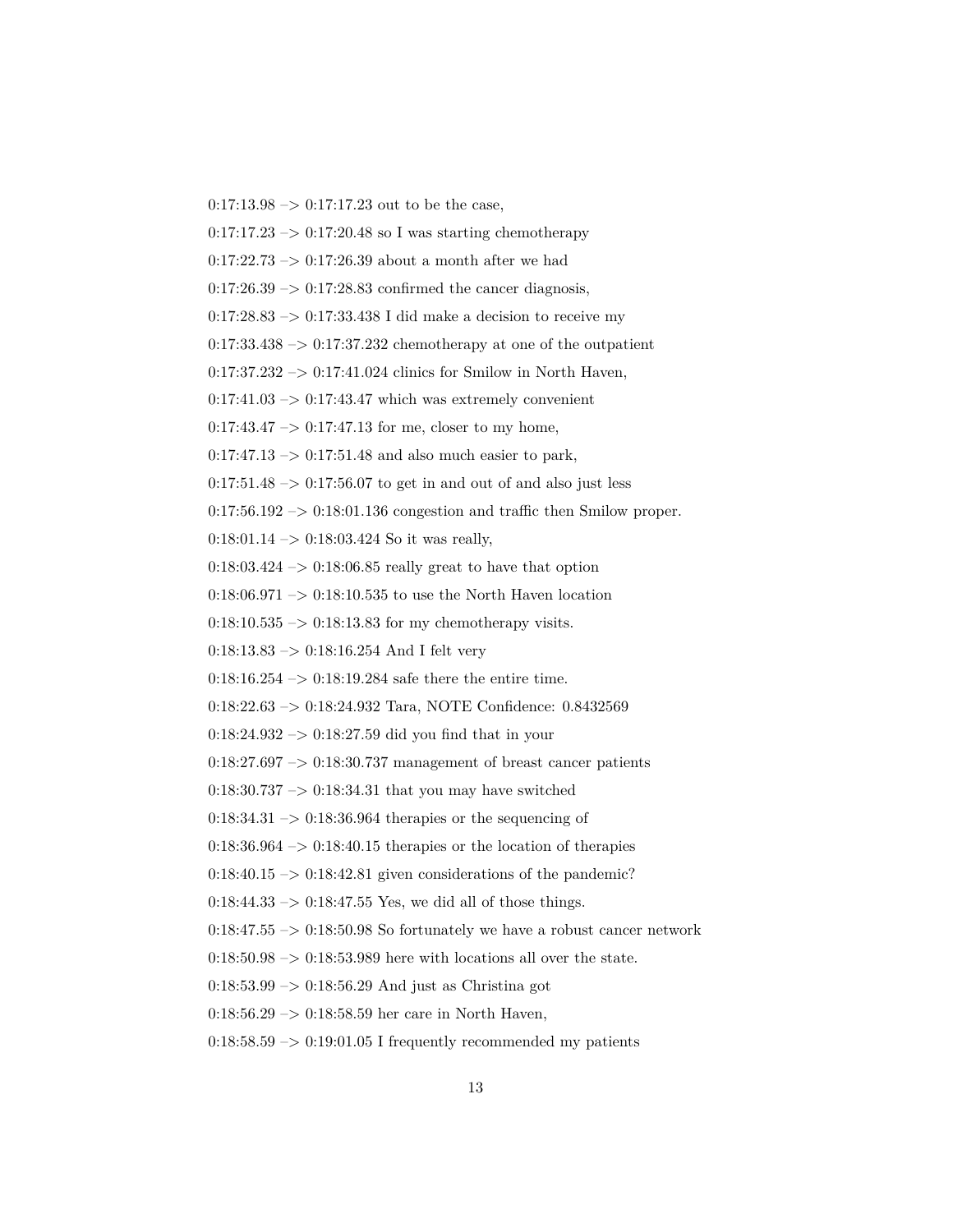$0:19:01.05 \rightarrow 0:19:04.453$  be treated close to home rather than  $0.19:04.453 \rightarrow 0.19:07.021$  coming down to the main hospital  $0:19:07.021 \rightarrow 0:19:09.168$  for some period of time.  $0:19:09.17 \rightarrow 0:19:11.582$  And even during that time,  $0:19:11.582 \rightarrow 0:19:14.678$  some listeners may remember that  $0:19:14.68 \rightarrow 0:19:17.606$  the cancer care was temporarily moved outside  $0:19:17.606 \rightarrow 0:19:20.477$  of Smilow Cancer Hospital for some time,  $0:19:20.48 \rightarrow 0:19:24.197$  and so I even practiced at a location in  $0:19:24.2 \rightarrow 0:19:27.708$  Guilford for awhile while we were again  $0:19:27.708 \rightarrow 0:19:31.11$  minimizing people coming into the hospital.  $0:19:31.11 \rightarrow 0:19:34.886$  We also made modifications to the timing of  $0:19:34.886 \rightarrow 0:19:38.356$  some therapies and that was consensus driven,  $0:19:38.36 \rightarrow 0:19:42.329$  so we really spent some time listening to our  $0:19:42.329 \rightarrow 0:19:45.599$  leaders and colleagues across the nation.  $0:19:46.434 \rightarrow 0:19:48.936$  And I remember logging into many webinars  $0:19:48.936 \rightarrow 0:19:51.185$  where there were conversations about  $0:19:51.185 \rightarrow 0:19:54.307$  how to best care for patients without  $0:19:54.382 \rightarrow 0:19:57.19$  compromising their curative treatments,  $0:19:57.19 \rightarrow 0:20:00.748$  but minimizing their risk of exposure.  $0:20:00.75 \rightarrow 0:20:03.198$  And I think that we made the best  $0:20:03.198 \rightarrow 0:20:05.205$  decisions we could make at the  $0:20:05.205 \rightarrow 0:20:06.865$  time and it was collective.  $0:20:06.87 \rightarrow 0:20:08.79$  Oncology tends to work really well  $0:20:08.79 \rightarrow 0:20:11.049$  together for the good of the patients,  $0:20:11.05 \rightarrow 0:20:12.982$  and I felt that coming through  $0:20:12.982 \rightarrow 0:20:13.948$  during the pandemic.  $0:20:14.77 \rightarrow 0:20:17.884$  Yeah, and so Christina you ended  $0:20:17.884 \rightarrow 0:20:19.96$  up getting your chemotherapy  $0:20:20.047 \rightarrow 0:20:22.765$  1st and then what happened?  $0:20:22.77 \rightarrow 0:20:25.27$  How long after that did  $0:20:25.27 \rightarrow 0:20:27.27$  you embark on surgery?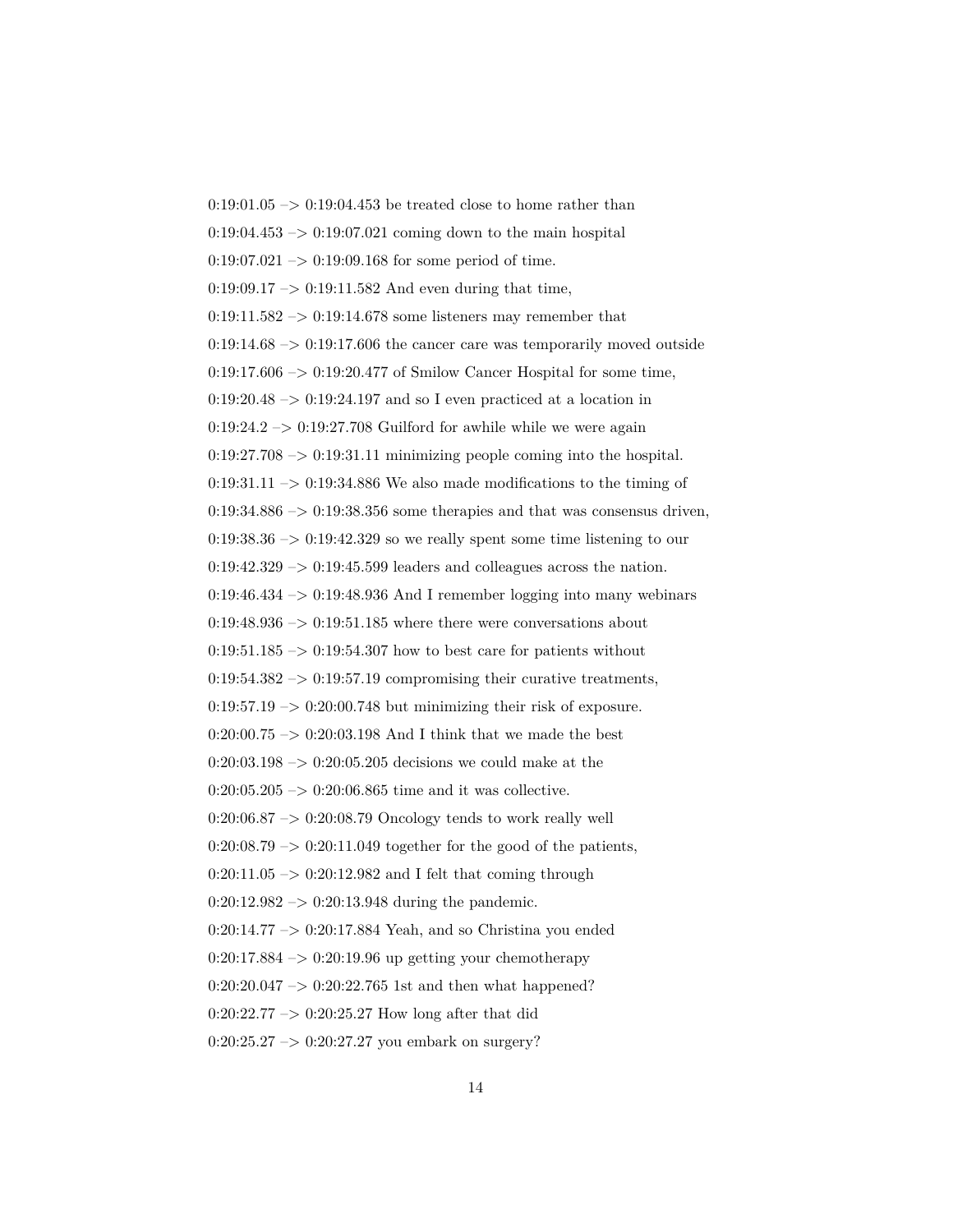0:20:30.43 –> 0:20:34.952 I recall asking Doctor Park how soon  $0.20{:}34.952\ensuremath{\rightarrow} 0{:}20{:}38.541$  after chemotherapy can I have  $0:20:38.541 \rightarrow 0:20:41.625$  my surgery and her response was  $0:20:41.63 \rightarrow 0:20:46.006$  four weeks would be the minimum and I 0:20:46.006  $\rightarrow$  0:20:50.7 think my surgery was like 4 weeks to  $0:20:50.7 \rightarrow 0:20:54.046$  the day that I ended chemotherapy.  $0:20:54.046 \rightarrow 0:20:58.35$  I was ready for the next step  $0:20:58.45 \rightarrow 0:21:02.038$  so there really wasn't any disruption.  $0:21:02.04 \rightarrow 0:21:04.88$  The planning went pretty smoothly.  $0:21:04.88 \rightarrow 0:21:08.3$  I was extremely fortunate that I  $0:21:08.3 \rightarrow 0:21:11.829$  did not experience any delays  $0:21:11.83 \rightarrow 0:21:13.039$  in my chemotherapy,  $0:21:13.039 \rightarrow 0:21:15.86$  I was able to have the treatments  $0:21:15.94 \rightarrow 0:21:16.93$  as scheduled.  $0:21:16.93 \rightarrow 0:21:19.48$  Of course, there were side effects,  $0:21:19.48 \rightarrow 0:21:20.755$  but they didn't sideline me 0:21:22.46  $\rightarrow$  0:21:25.034 so I finished as expected and  $0:21:25.034 \rightarrow 0:21:27.654$  then exactly like 30 days later  $0:21:27.654 \rightarrow 0:21:29.679$  I went in for surgery.  $0:21:31.05 \rightarrow 0:21:33.605$  And so what was that experience like?  $0:21:33.61 \rightarrow 0:21:36.158$  I mean you come into surgery.  $0:21:36.16 \rightarrow 0:21:38.715$  Were you able to bring your family?  $0:21:38.72 \rightarrow 0:21:41.268$  Did you have to wear a mask?  $0:21:45.28 \rightarrow 0:21:48.186$  when you talked about Covid being like  $0:21:48.186 \rightarrow 0:21:50.728$  this parallel line with your your cancer,  $0:21:50.73 \rightarrow 0:21:53.005$  tell us how that kind of  $0:21:53.005 \rightarrow 0:21:54.72$  influenced the surgical management.  $0:21:56.43 \rightarrow 0:22:00.046$  Sure, so masks of course at  $0:22:00.05 \rightarrow 0:22:03.228$  that point they were so commonplace,  $0:22:03.23 \rightarrow 0:22:05.984$  and familiar that it's  $0:22:05.984 \rightarrow 0:22:08.663$  just what what we do, right?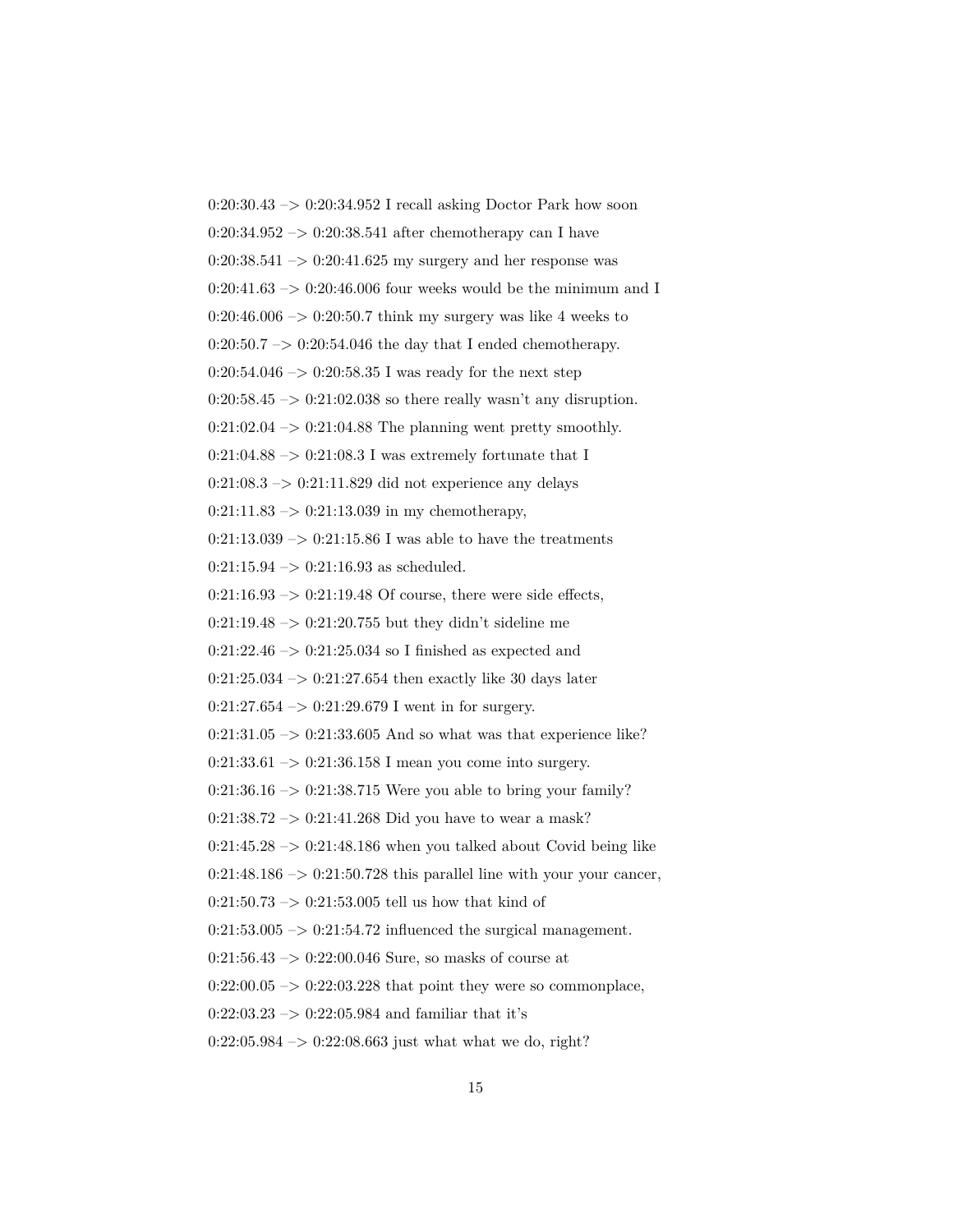$0:22:08.663 \rightarrow 0:22:12.287$  What was a little trickier was figuring out  $0:22:12.29 \rightarrow 0:22:14.996$  who can be with me?  $0:22:15 \rightarrow 0:22:19.077$  Can my husband be with me if he can?  $0:22:19.08 \rightarrow 0:22:23.157$  Can he stay? What does he need to do?  $0:22:23.16 \rightarrow 0:22:26.716$  What do I bring to the hospital  $0:22:26.716 \rightarrow 0:22:30.06$  with me if he can't stay?  $0:22:31.611 \rightarrow 0:22:34.713$  So that was a little trickier than  $0:22:34.713 \rightarrow 0:22:38.588$  even right up to the day that I  $0:22:38.588 \rightarrow 0:22:41.329$  was being admitted for surgery it  $0:22:41.33 \rightarrow 0:22:44.144$  still wasn't clear which portions  $0:22:44.144 \rightarrow 0:22:48.15$  he was going to be able to be there for  $0:22:48.15 \rightarrow 0:22:51.859$  and how long he might be able to stay for,  $0:22:51.86 \rightarrow 0:22:53.291$  so I think you get  $0:22:53.291 \rightarrow 0:22:55.199$  more comfortable,  $0:22:55.2 \rightarrow 0:22:57.864$  sort of living in gray areas and with  $0:22:57.864 \rightarrow 0:23:00.029$  the unknown when you have cancer,  $0:23:00.03 \rightarrow 0:23:02.16$  so that was just another something  $0:23:02.16 \rightarrow 0:23:04.857$  that we sort of had to roll with.  $0:23:06.93 \rightarrow 0:23:09.69$  It was more of, this is the bag I'm going to take  $0:23:09.69 \rightarrow 0:23:11.76$  if you can't come with me.  $0:23:11.76 \rightarrow 0:23:13.83$  If you can come with me,  $0:23:13.83 \rightarrow 0:23:16.14$  I have this bigger bag that you're  $0:23:16.14 \rightarrow 0:23:19.138$  going to take in with you and then there  $0:23:19.138 \rightarrow 0:23:21.77$  will be another backup plan if needed.  $0:23:21.77 \rightarrow 0:23:24.266$  So just trying to be flexible.  $0:23:24.666 \rightarrow 0:23:27.438$  But he was able to stay with  $0:23:27.438 \rightarrow 0:23:30.754$  me right up until I went  $0:23:30.754 \rightarrow 0:23:33.179$  over to the operating room.  $0:23:33.57 \rightarrow 0:23:36.244$  Tara, you know we  $0:23:36.244 \rightarrow 0:23:38.219$  talk about cancer so often,  $0:23:38.22 \rightarrow 0:23:41.076$  we talk about having a support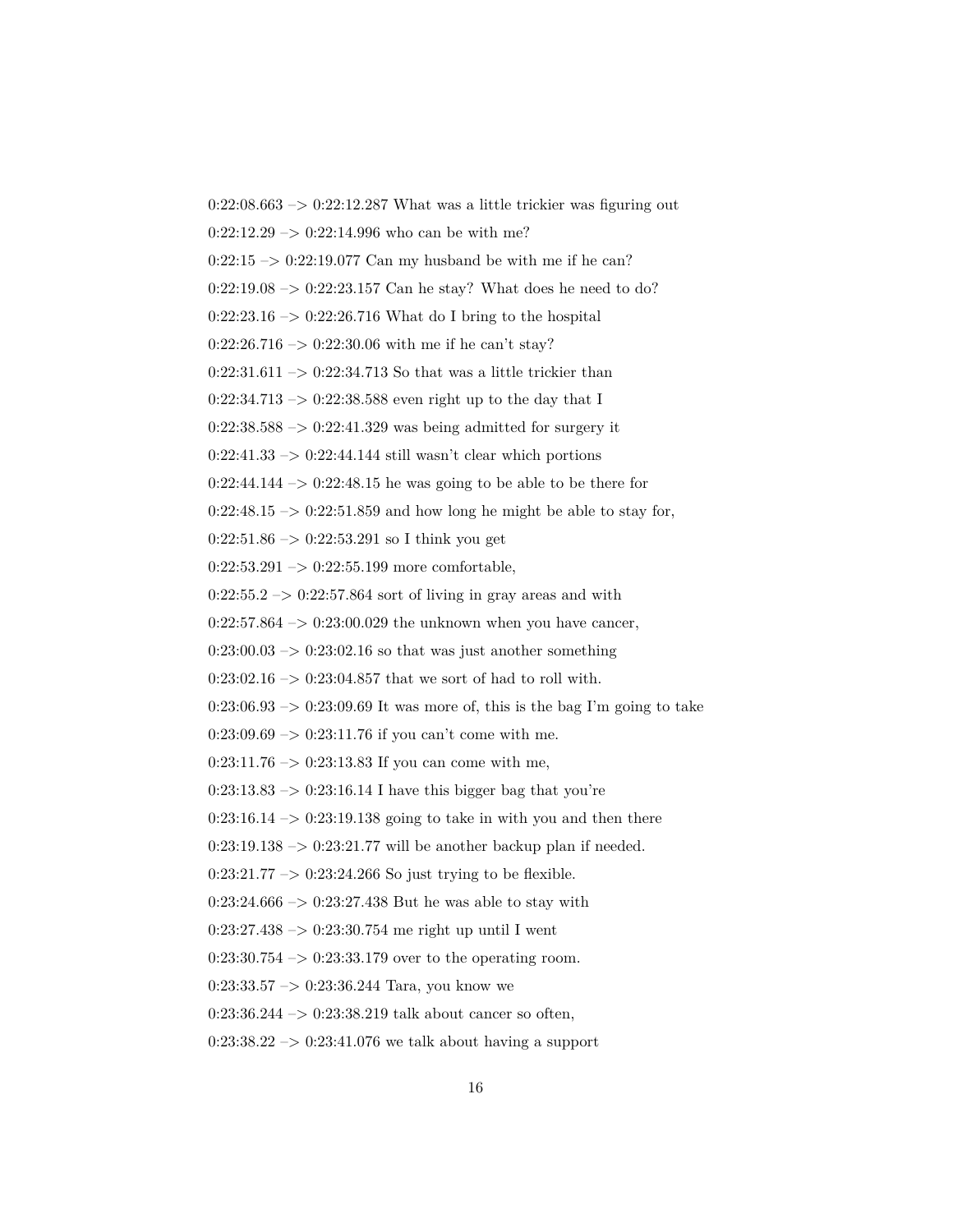$0:23:41.076 \rightarrow 0:23:43.49$  system and how important family is  $0:23:43.49 \rightarrow 0:23:45.932$  and you know clearly the pandemic  $0:23:46.004 \rightarrow 0:23:48.699$  kind of threw a wrench into familial  $0:23:48.699 \rightarrow 0:23:51.198$  support where patients often  $0:23:51.198 \rightarrow 0:23:53.428$  will have their entire families  $0:23:53.428 \rightarrow 0:23:56.415$  with them at clinic visits or in  $0:23:56.415 \rightarrow 0:23:58.938$  the hospital room or in the waiting  $0:23:58.938 \rightarrow 0:24:01.5$  area for their surgeries and so on.  $0:24:01.5 \rightarrow 0:24:04.356$  Tell us about how that that changed  $0:24:04.36 \rightarrow 0:24:06.916$  with the pandemic and what adjustments,  $0:24:06.92 \rightarrow 0:24:10.336$  if any, were made to compensate for that?  $0:24:12.07 \rightarrow 0:24:14.56$  Yeah, thanks for bringing this up.  $0:24:14.56 \rightarrow 0:24:17.616$  I think this is one of the most  $0:24:17.616 \rightarrow 0:24:20.232$  painful changes that came with the  $0:24:20.232 \rightarrow 0:24:22.442$  pandemic because of the risks,  $0:24:22.45 \rightarrow 0:24:24.52$  the decision was made to  $0:24:24.52 \rightarrow 0:24:26.176$  limit or restrict visitors.  $0:24:26.18 \rightarrow 0:24:27.84$  And as you mentioned,  $0:24:27.84 \rightarrow 0:24:29.5$  especially in cancer care,  $0:24:29.5 \rightarrow 0:24:32.776$  those visitors, those loved ones are  $0:24:32.776 \rightarrow 0:24:36.558$  so important to every step of the way. 0:24:36.56  $\Rightarrow$  0:24:39.087 And I think that that  $0:24:39.087 \rightarrow 0:24:41.04$  decision was very difficult.  $0:24:41.04 \rightarrow 0:24:43.476$  It was painful for everyone involved,  $0:24:43.48 \rightarrow 0:24:46.329$  especially the patients and their loved ones.  $0:24:46.33 \rightarrow 0:24:48.801$  You know, many efforts were made to  $0:24:48.801 \rightarrow 0:24:51.209$  try to improve the communication.  $0:24:51.21 \rightarrow 0:24:53.25$  Once a patient was hospitalized,  $0:24:53.25 \rightarrow 0:24:53.872$  for instance,  $0:24:53.872 \rightarrow 0:24:56.36$  we did a lot to try to ensure  $0:24:56.434 \rightarrow 0:24:58.854$  communication with the family member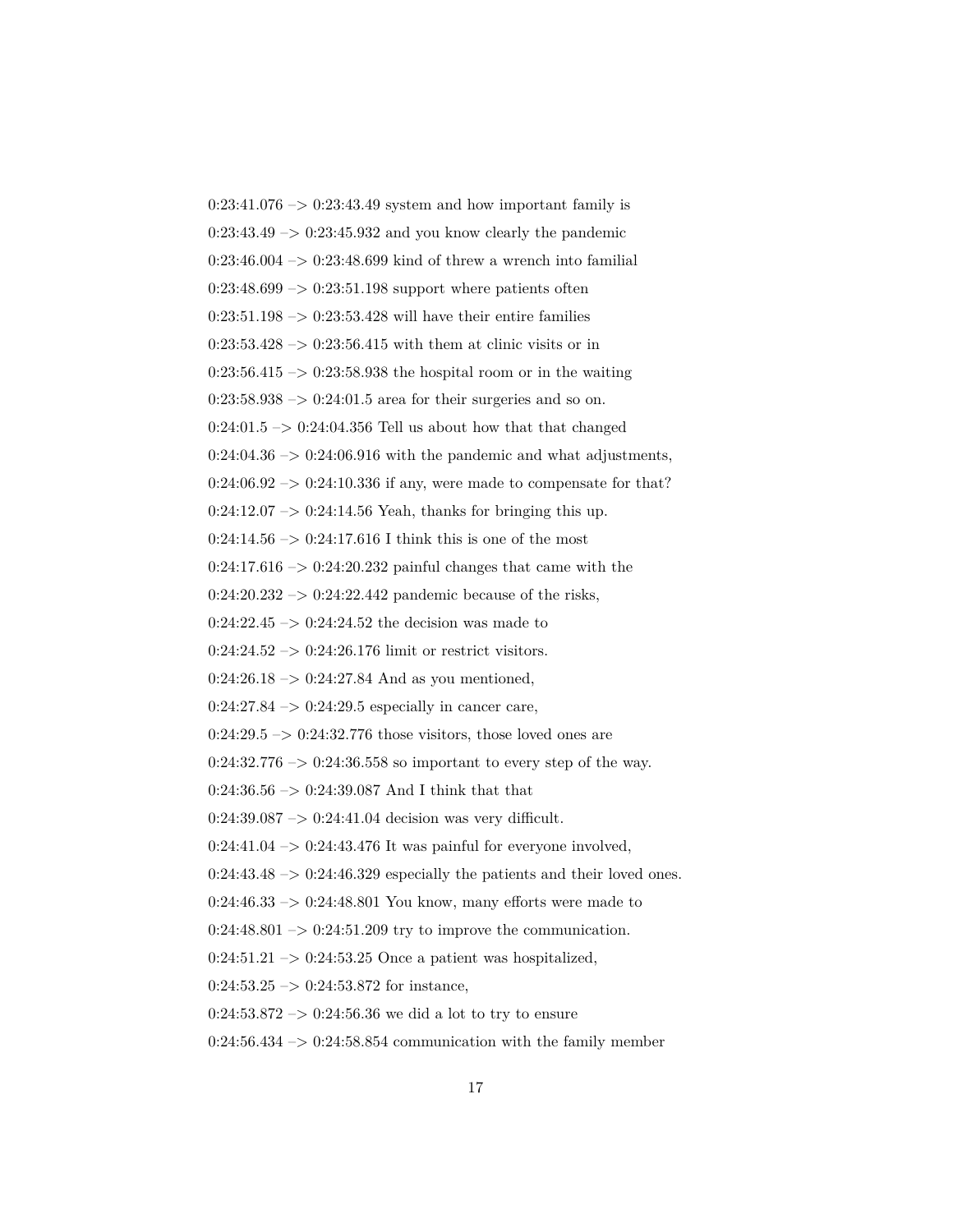$0:24:58.854 \rightarrow 0:25:01.79$  through all different types of media,

 $0:25:01.79 \rightarrow 0:25:05.37$  including face timing on rounds,

 $0:25:06.004 \rightarrow 0:25:08.223$  lending iPads to each room and then

 $0:25:08.223 \rightarrow 0:25:11.189$  we even had a system where there were

 $0:25:11.189 \rightarrow 0:25:13.887$  volunteers who called with updates every day.

 $0:25:13.89 \rightarrow 0:25:16.02$  I'm not sure that we did

 $0:25:16.02 \rightarrow 0:25:17.44$  that for every patient.

 $0:25:17.44 \rightarrow 0:25:19.24$  I know there were many patients

 $0:25:19.24 \rightarrow 0:25:20.956$  who felt that the communication

 $0:25:20.956 \rightarrow 0:25:22.768$  could have been better.

 $0:25:22.77 \rightarrow 0:25:25.209$  And I think that we

 $0:25:25.209 \rightarrow 0:25:27.705$  need to look at our processes and

0:25:27.705 –> 0:25:30.054 going forward figure out all the

 $0:25:30.054 \rightarrow 0:25:32.154$  different ways that patients prefer

 $0:25:32.154 \rightarrow 0:25:34.976$  to be communicated with and then try

 $0:25:34.976 \rightarrow 0:25:38.82$  to do everything we can to spend that time

 $0:25:38.82 \rightarrow 0:25:39.99$  doing that communication,

 $0:25:40.77 \rightarrow 0:25:43.11$  in addition to all of this,

 $0:25:43.11 \rightarrow 0:25:45.24$  we were avoiding going into

 $0:25:45.24 \rightarrow 0:25:47.699$  rooms for the risk of exposing the

 $0:25:47.699 \rightarrow 0:25:50.499$  patient and I know that was also

 $0:25:50.499 \rightarrow 0:25:52.889$  a very isolating experience for

 $0:25:52.889 \rightarrow 0:25:55.2$  patients hospitalized during that time.

 $0:25:55.2 \rightarrow 0:25:57.54$  So it's something that

 $0:25:57.54 \rightarrow 0:25:58.338$  in retrospect,

 $0:25:58.338 \rightarrow 0:26:00.732$  we will analyze and understand

 $0:26:00.732 \rightarrow 0:26:02.609$  how we can do better,

 $0:26:02.61 \rightarrow 0:26:05.172$  and we continue every day to try

 $0:26:05.172 \rightarrow 0:26:07.262$  to maximize the chances that

 $0:26:07.262 \rightarrow 0:26:10.004$  patients and their loved ones feel

 $0:26:10.01 \rightarrow 0:26:12.218$  informed and cared for and heard.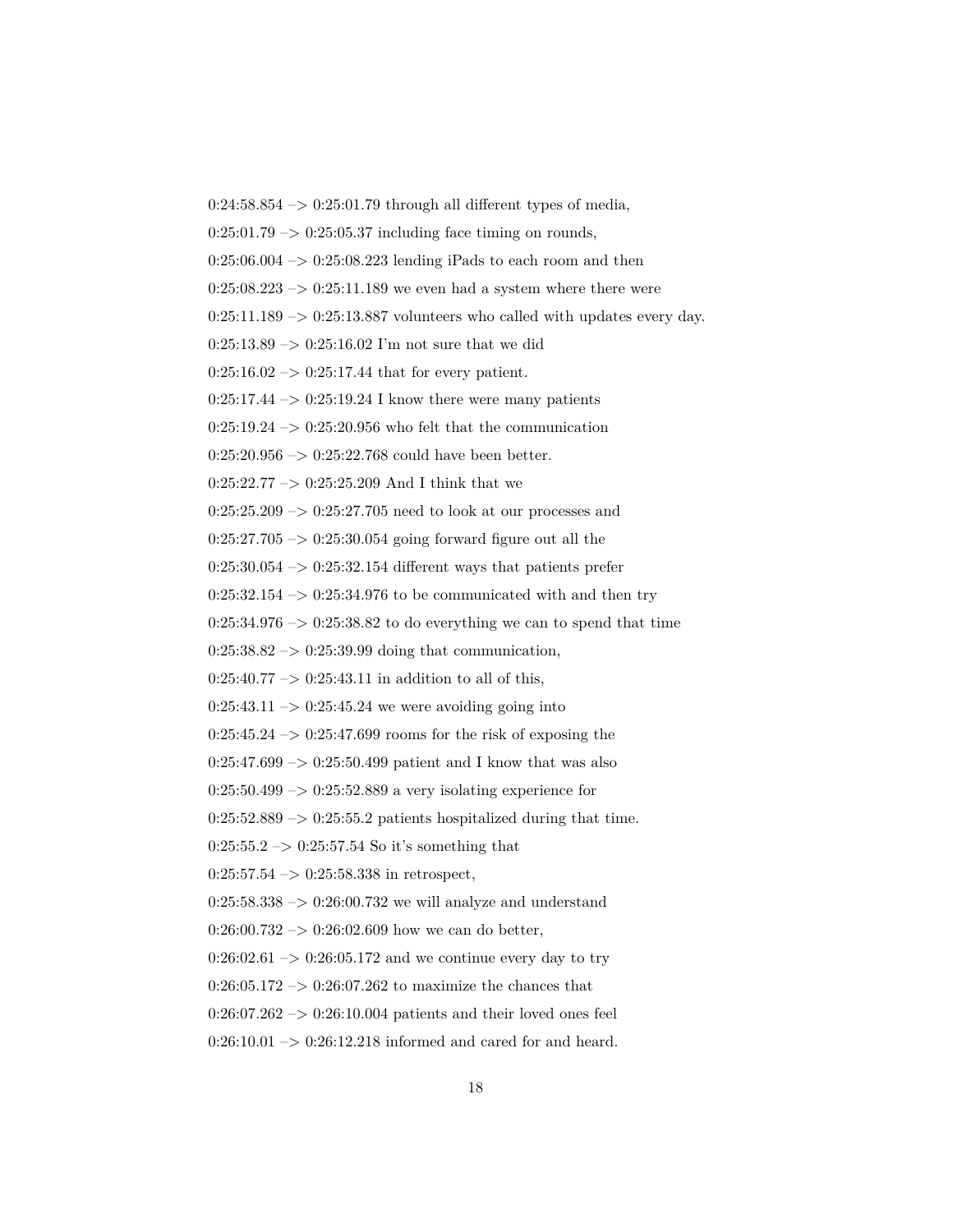$0:26:13.77 \rightarrow 0:26:16.178$  And so then Christina,  $0:26:16.178 \rightarrow 0:26:19.79$  you have your surgery and presumably  $0:26:19.901 \rightarrow 0:26:24.19$  you get out of the hospital.  $0:26:24.19 \rightarrow 0:26:25.15$  Then what happened?  $0:26:27.72 \rightarrow 0:26:31.535$  So I was doing well enough that  $0:26:31.535 \rightarrow 0:26:35.85$  I was able to leave the hospital  $0:26:35.85 \rightarrow 0:26:39.666$  that evening and that was a  $0:26:39.802 \rightarrow 0:26:43.57$  decision that was definitely  $0:26:43.57 \rightarrow 0:26:46.39$  brought on by me and partially  $0:26:46.39 \rightarrow 0:26:49.267$  because I wasn't able to have  $0:26:49.267 \rightarrow 0:26:51.979$  family with me during that time. 0:26:51.98 –> 0:26:55.772 I knew as long as my doctor felt  $0:26:55.772 \rightarrow 0:26:59.445$  that it was safe for me to go,  $0:26:59.45 \rightarrow 0:27:03.185$  I knew that it was going to be better  $0:27:03.185 \rightarrow 0:27:06.741$  for my healing and recovery to be  $0:27:06.741 \rightarrow 0:27:10.19$  around family and to be back home.  $0:27:10.19 \rightarrow 0:27:15.55$  So I went in that morning and I was home  $0:27:15.55 \rightarrow 0:27:17.938$  by like 8:00 PM that evening,  $0:27:17.94 \rightarrow 0:27:20.838$  but my team, Doctor Park was  $0:27:20.838 \rightarrow 0:27:23.718$  texting me that evening, the next day 0:27:23.718 –> 0:27:26.886 checking in on me so I still felt  $0:27:26.886 \rightarrow 0:27:30.369$  like I had a lot of support but had  $0:27:30.369 \rightarrow 0:27:33.582$  the luxury of being back home where 0:27:33.582 –> 0:27:37.748 I was going to get the best rest and  $0:27:37.748 \rightarrow 0:27:41.239$  have the most help from family so  $0:27:41.24 \rightarrow 0:27:43.42$  everything went pretty smoothly  $0:27:43.42 \rightarrow 0:27:45.6$  once I got home.  $0:27:46.09 \rightarrow 0:27:49.072$  Did you worry about potential covid  $0:27:49.072 \rightarrow 0:27:52.459$  risk that your family could bring in?  $0:27:52.46 \rightarrow 0:27:54.91$  That would affect you, particularly?  $0:27:54.91 \rightarrow 0:27:58.34$  You know, not even after your surgery,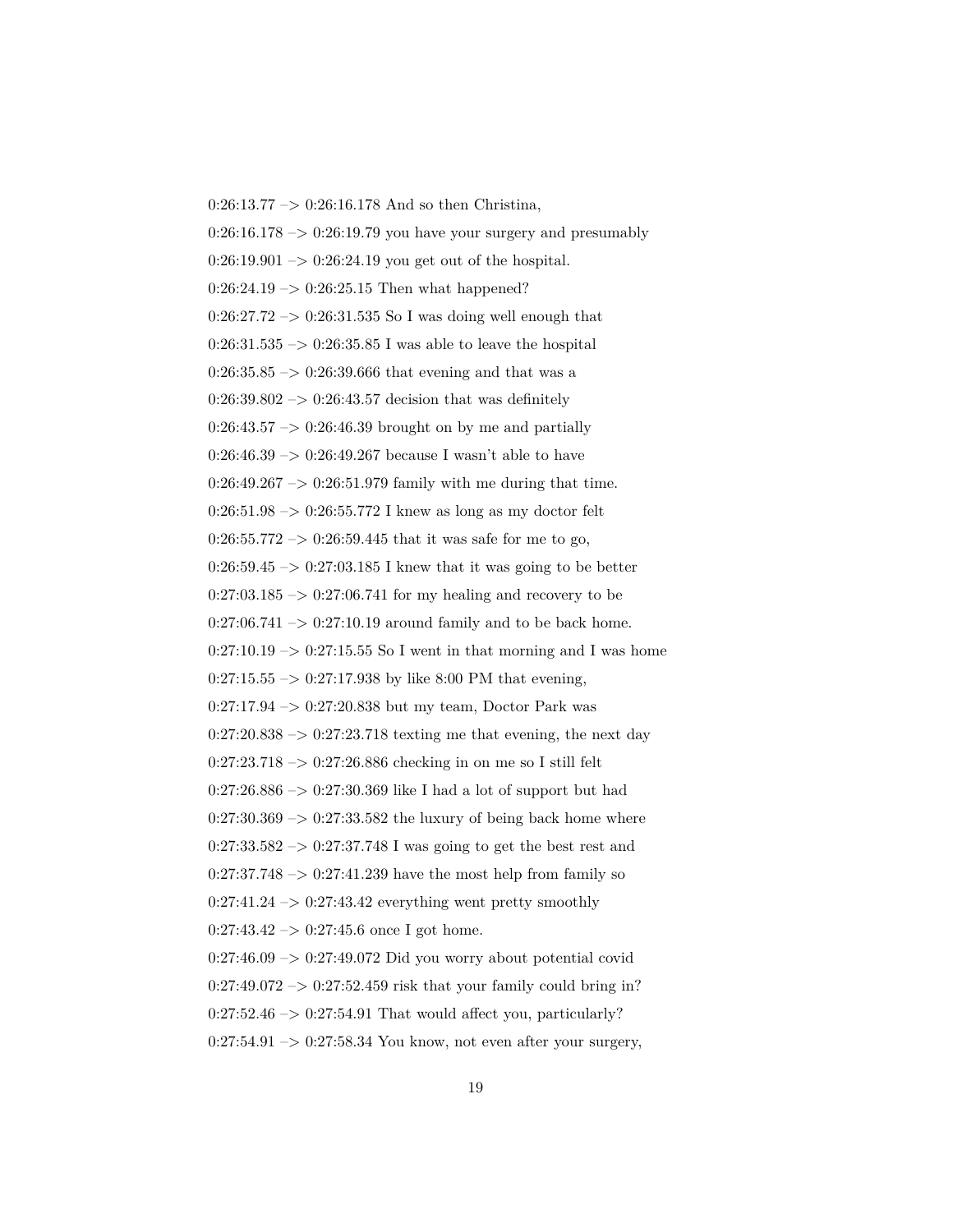$0:27:58.34 \rightarrow 0:28:02.33$  but even during your chemotherapy.  $0:28:02.33 \rightarrow 0:28:04.035$  Was that concerning for you  $0:28:04.035 \rightarrow 0:28:05.74$  in living with your family,  $0:28:05.74 \rightarrow 0:28:07.676$  who you know presumably  $0:28:07.676 \rightarrow 0:28:10.58$  were out in the real world?  $0:28:10.58 \rightarrow 0:28:15.284$  Potentially exposed to the virus and getting 0:28:15.29 –> 0:28:19.518 infected yourself?  $0:28:19.52 \rightarrow 0:28:22.32$  Yes, I live with my husband and he  $0:28:22.32 \rightarrow 0:28:25.57$  had to make a lot of sacrifices.  $0:28:27.77 \rightarrow 0:28:31.382$  And think very carefully about who he  $0:28:31.382 \rightarrow 0:28:35.096$  was around and where did he absolutely  $0:28:35.096 \rightarrow 0:28:38.89$  have to go versus maybe want to go?  $0:28:38.89 \rightarrow 0:28:42.25$  And I really didn't see much other family,  $0:28:42.25 \rightarrow 0:28:44.255$  especially prior to getting vaccinated  $0:28:44.255 \rightarrow 0:28:47.641$  myself and I also didn't bring my husband  $0:28:47.641 \rightarrow 0:28:50.23$  into my chemotherapy treatment, even at  $0:28:50.23 \rightarrow 0:28:53.17$  times when it was better under control.  $0:28:53.17 \rightarrow 0:28:56.53$  And they said I could bring one person,  $0:28:56.53 \rightarrow 0:28:59.442$  and I was worried about what he could  $0:28:59.442 \rightarrow 0:29:01.683$  potentially be bringing into other  $0:29:01.683 \rightarrow 0:29:04.088$  people receiving treatment as well.  $0:29:04.09 \rightarrow 0:29:06.61$  So yeah, that was a worry.  $0:29:06.61 \rightarrow 0:29:09.256$  I mean, it's still a worry.  $0:29:09.26 \rightarrow 0:29:11.45$  Now, even after being vaccinated,  $0:29:11.45 \rightarrow 0:29:12.758$  but less so.  $0:29:14.23 \rightarrow 0:29:17.317$  So in our last minute just tell us  $0:29:17.317 \rightarrow 0:29:20.284$  about your decision to get  $0:29:20.284 \rightarrow 0:29:23.179$  vaccinated, when you got vaccinated and  $0:29:23.18 \rightarrow 0:29:25.628$  how that went.  $0:29:25.63 \rightarrow 0:29:27.802$  I was extremely fortunate that I'm  $0:29:27.802 \rightarrow 0:29:30.1$  working in a hospital environment.